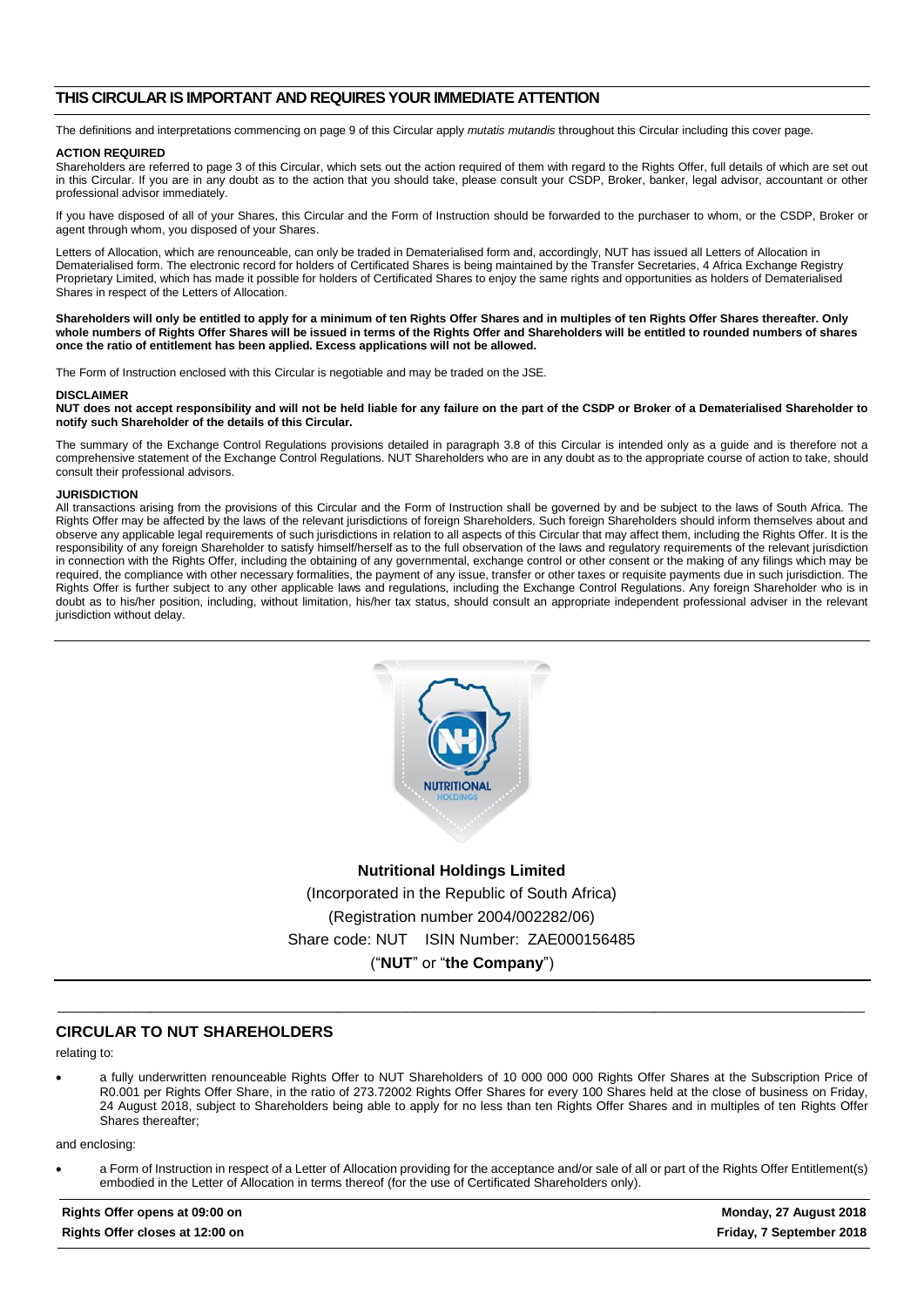#### **Transaction Advisor and Designated Advisor**



#### **Date of issue: Thursday, 16 August 2018**

This Circular is available in English only. Copies of this Circular may be obtained from the registered office of NUT and from PSG Capital whose addresses are set out in the "*Corporate Information and Advisors*" section of this Circular, as well as in electronic form from the Company's website [\(www.nholdings.co.za\)](http://www.nholdings.co.za/) and from the Transfer Secretaries. The Circular will be available during normal business hours from Thursday 16 August 2018 up to Friday, 7 September 2018, both days inclusive.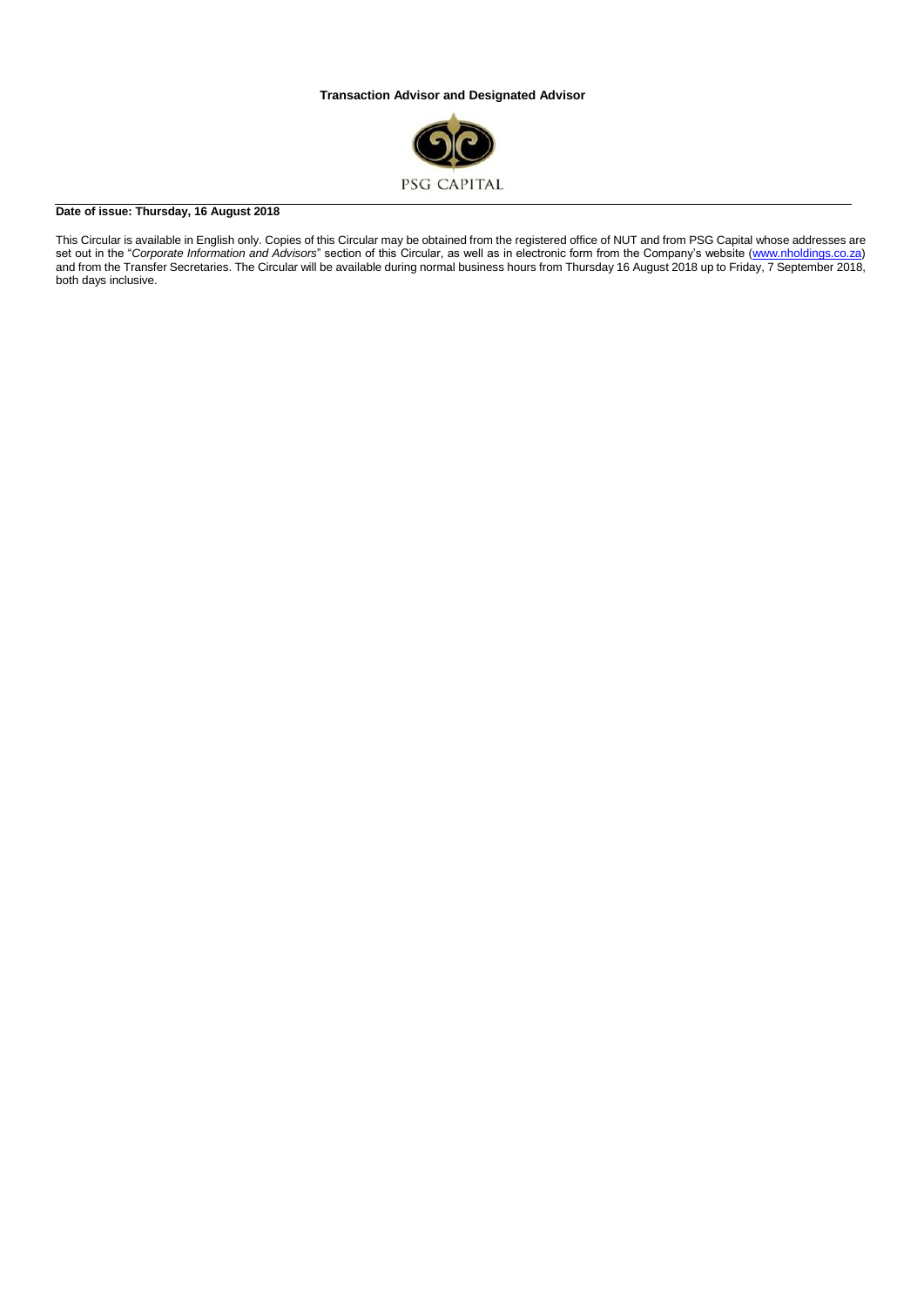#### CORPORATE INFORMATION AND ADVISORS

#### **Directors**

GR Wambach \*# (Chairman) TV Mokgatlha \* RS Etchells (Financial Director) AR Pinfold \*# C Kapnias \*#

\* non-executive # independent

#### **Company Secretary and Registered Address**

JA Etchells CA(SA) Unit 20 The Boulevard Business Park 14 Belladonna Road Cornubia 4319 (PO Box 5026, Frosterley Park, La Lucia Ridge Office Estate, 4019)

**Date and place of incorporation** 29 January 2004 – South Africa

#### **Transaction Advisor and Designated Advisor**

PSG Capital Proprietary Limited (Registration number 2006/015817/07) 1st Floor, Ou Kollege 35 Kerk Street Stellenbosch, 7600 (PO Box 7403, Stellenbosch, 7599)

#### and

2<sup>nd</sup> Floor, Building 3 11 Alice Lane Sandown Sandton, 2196 (PO Box 650957, Benmore, 2010)

#### **Transfer Secretaries**

4 Africa Exchange Registry Proprietary Limited (Registration number 2007/033697/06) 1 st Floor, Cedar Wood House Ballywoods Office Park 33 Ballyclare Drive Bryanston 2121 (Postnet Suite 532, Private Bag X51, Bryanston, 2021)

#### **Subscriber**

Baphalane Ba Mantserre Investment Holdings Proprietary Limited (Registration number 2013/068211/07),

Baphalane Ba Mantserre Administration Mantserre Village North West Province North West 0370 **Date and place of incorporation of Subscriber** 22 April 2013 **Company secretary to Subscriber** Fasken Martineau

**The bankers to the Subscriber** Standard Bank

**The authorized and issued share capital of the Subscriber** 100 (one hundred) ordinary no par value Shares

#### **Auditor of Subscriber**

Motheo Audit Services Inc Designated Auditor: Nitha Dire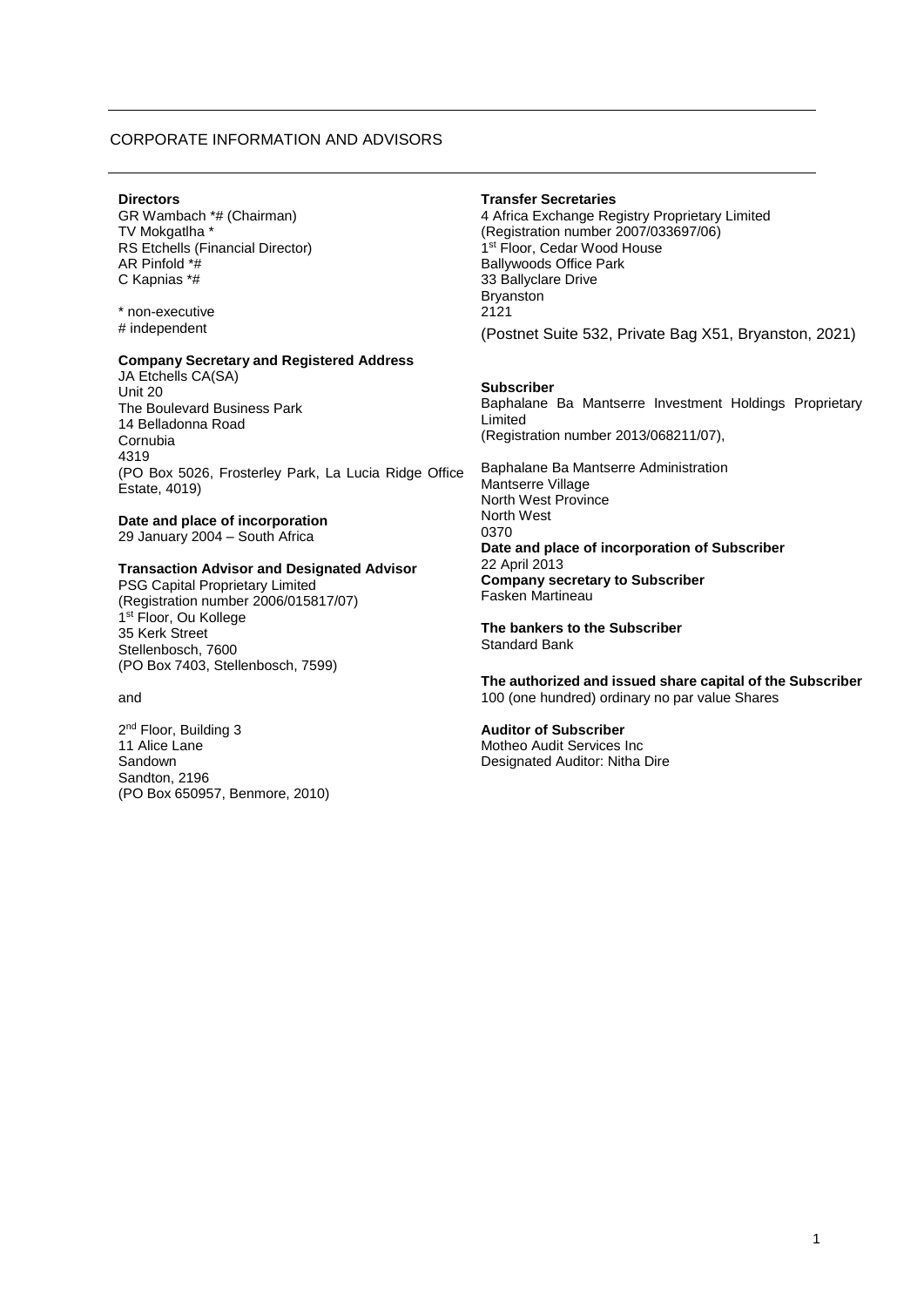# TABLE OF CONTENTS

|                                                                                                              |                                        |                                                         | Page           |
|--------------------------------------------------------------------------------------------------------------|----------------------------------------|---------------------------------------------------------|----------------|
|                                                                                                              |                                        | <b>CORPORATE INFORMATION AND ADVISORS</b>               | 1              |
|                                                                                                              | <b>ACTION REQUIRED BY SHAREHOLDERS</b> |                                                         | 3              |
|                                                                                                              | <b>IMPORTANT DATES AND TIMES</b>       |                                                         | $\overline{7}$ |
|                                                                                                              | <b>DEFINITIONS AND INTERPRETATIONS</b> |                                                         | 9              |
|                                                                                                              | <b>CIRCULAR TO SHAREHOLDERS</b>        |                                                         | 13             |
| 1.                                                                                                           | INTRODUCTION AND BACKGROUND            |                                                         | 13             |
| 2.                                                                                                           |                                        | RATIONALE FOR THE RIGHTS OFFER AND UTILISATION OF FUNDS | 14             |
| 3.                                                                                                           |                                        | <b>PARTICULARS OF THE RIGHTS OFFER</b>                  | 14             |
| 4                                                                                                            | <b>EXPENSES</b>                        |                                                         | 19             |
| 5.                                                                                                           | <b>INFORMATION ON NUT</b>              |                                                         | 20             |
| 6.                                                                                                           | <b>SHARE TRADING HISTORY</b>           |                                                         | 23             |
| $7^{\circ}$                                                                                                  |                                        | DIRECTORS' RESPONSIBILITY STATEMENT                     | 23             |
| 8.                                                                                                           | <b>CONSENTS</b>                        |                                                         | 23             |
| 9.                                                                                                           |                                        | DOCUMENTS AVAILABLE FOR INSPECTION                      | 23             |
| <b>ANNEXURE 1</b><br><b>TABLE OF ENTITLEMENT</b><br>SHARE TRADING HISTORY OF NUT SHARES<br><b>ANNEXURE 2</b> |                                        | 25<br>27                                                |                |
| FORM OF INSTRUCTION (WHERE APPLICABLE)<br>Enclosed                                                           |                                        |                                                         |                |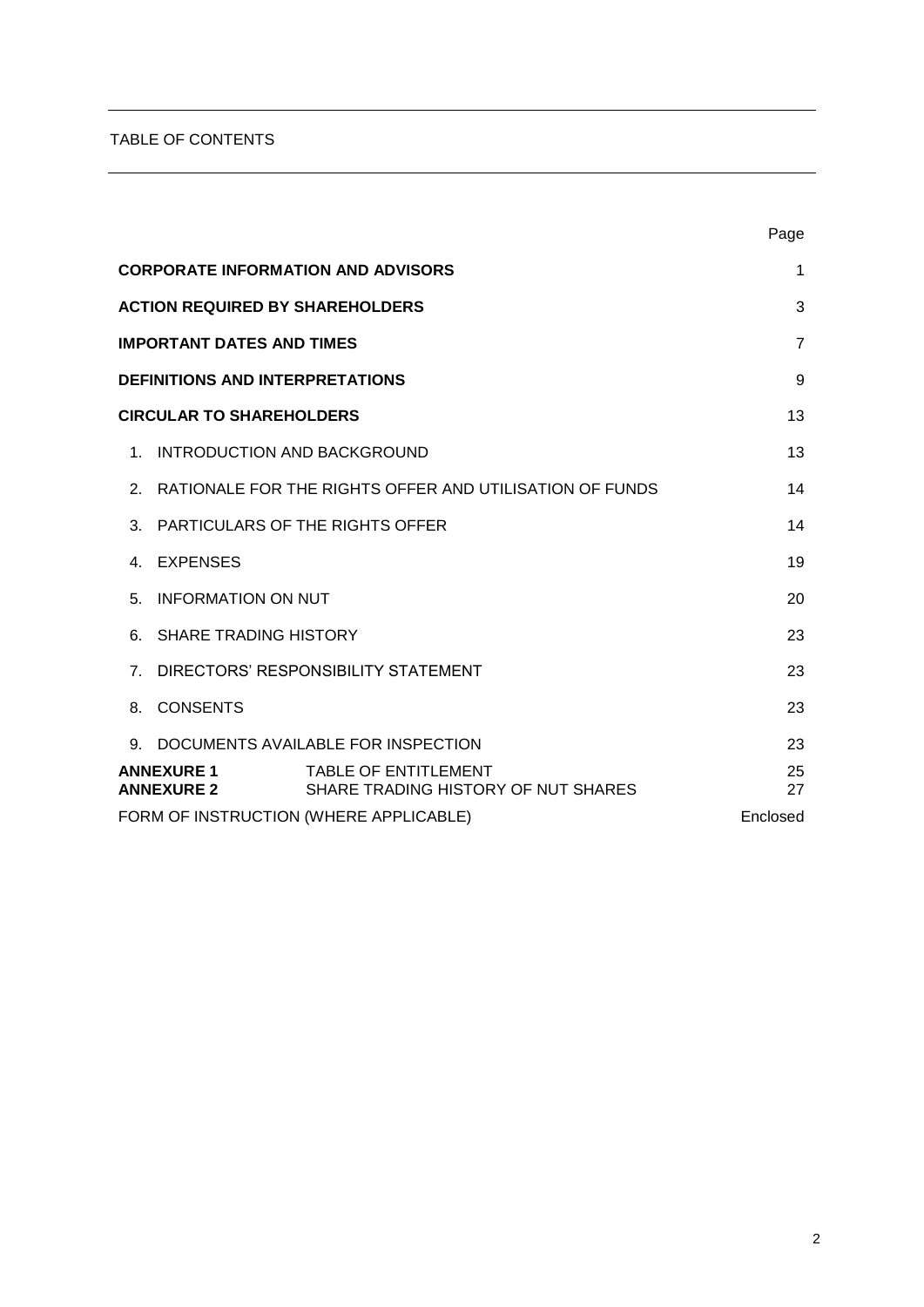The definitions and interpretations commencing on page 9 of this Circular apply *mutatis mutandis* to this

section.

If you are in any doubt as to what action you should take, you should consult your Broker, CSDP, banker, legal advisor, accountant or other professional advisor immediately.

If you have disposed of all your Shares, please forward this Circular, together with the enclosed Form of Instruction, to the purchaser of such Shares or the Broker, CSDP or other agent through whom the disposal was effected.

# **ACTION REQUIRED BY CERTIFICATED SHAREHOLDERS**

A Form of Instruction for completion by Shareholders who hold Certificated Shares is enclosed with this Circular. The relevant procedure for participation in the Rights Offer is set out below:

- a Letter of Allocation will be created in electronic form with the Transfer Secretaries;
- if you are a Certificated Shareholder and do not wish to subscribe for all or some of the Rights Offer Shares comprising your Entitlement under the Rights Offer, as reflected in the Form of Instruction, you may dispose of or renounce all or part of your Entitlement.
- If you are a Certificated Shareholder and wish to subscribe for all or part of your Entitlements in terms of the enclosed Form of Instruction, you must complete the enclosed Form of Instruction in accordance with the instructions contained therein and lodge it, together with the amount due in Rand in the form of a bank-guaranteed cheque or banker's draft or EFT swift reference number (EFT to be made into the Designated Bank Account, details of which are available from the corporate actions department of the Transfer Secretaries +27 (0)11 100 8352, with the Transfer Secretaries as follows:

# *By hand to: By post to:*

| <u>.,,,,,,,,,,,</u>                                | --------                                                     |
|----------------------------------------------------|--------------------------------------------------------------|
| <b>Nutritional Holdings Limited - Rights Offer</b> | <b>Nutritional Holdings Limited - Rights</b><br><b>Offer</b> |
| 4 Africa Exchange Registry Proprietary Limited     | c/o Africa Exchange Registry Proprietary Limited             |
| (Registration number 2007/033697/06)               | Postnet Suite 532                                            |
| 1st Floor, Cedar Wood House                        | Private Bag X51                                              |
| <b>Ballywoods Office Park</b>                      | <b>Bryanston</b>                                             |
| 33 Ballyclare Drive                                | 2021                                                         |
| <b>Brvanston</b>                                   |                                                              |
|                                                    | By email to:                                                 |
|                                                    | <b>Nutritional Holdings Limited - Rights Offer</b>           |
|                                                    |                                                              |
|                                                    |                                                              |

c/o 4 Africa Exchange Registry Proprietary Limited [admin@4aregistry.co.za](mailto:admin@4aregistry.co.za)

so as to be received by the Transfer Secretaries by no later than 12:00 on Friday, 7 September 2018.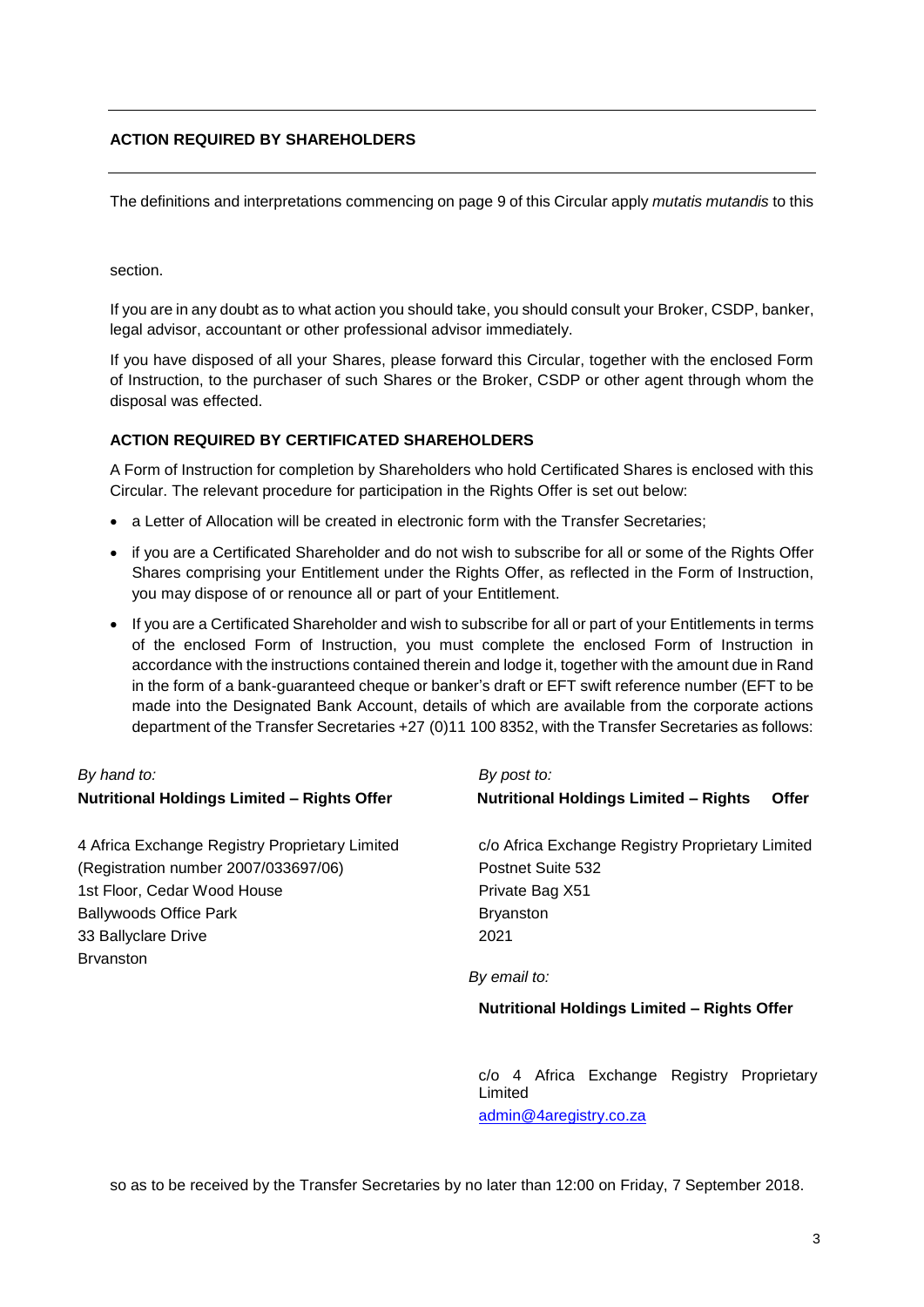The Transfer Secretaries will not be responsible for any loss and/or damage whatsoever in relation to or arising from the late or non-receipt of posted, delivered, faxed or emailed Forms of Instruction or owing to Forms of Instruction being forwarded to any other physical, postal, facsimile or email address other than those provided above. Forms of Instruction shall be deemed to be received on the date reflected in the Transfer Secretaries' electronic or facsimile systems. Notwithstanding anything to the contrary, it is each Shareholder's responsibility to ensure that their Form of Instruction is received by the Transfer Secretaries.

**NUT and the Transfer Secretaries accept no responsibility and will not be held liable for any allocation of Entitlements pursuant to payment being made or alleged to have been made and where proof of such payment has not been received or purported proof of such payment being insufficient or defective for NUT together with the Transfer Secretaries, for any reason, not being able to reconcile a payment or purported payment with a particular application for Rights Offer Shares.**

In order to comply with recent legislative changes, the Rights Offer Shares may only be issued in Dematerialised form. In this regard:

- a) Certificated Shareholders who wish to receive the Rights Offer Shares allocated to them in Dematerialised form and who already have an account with a Broker or CSDP, will have their accounts at their Brokers or CSDPs credited with such Rights Offer Shares (provided that they have provided their Form of Instruction, and have elected "Option 1" on Form E thereof, along with the relevant CSDP or Broker details, to the Transfer Secretaries on or before 12:00 on Friday, 7 September 2018. Rights Offer Shares will be issued and posted to Shareholders in certificated form on Monday, 10 September 2018 provided that Shareholders lodge their Form of Instruction with the Transfer Secretaries and make payment to subscribe for all of part of the Entitlement by 12:00 on Friday, 7 September 2018.
- b) Certificated Shareholders who wish to receive the Rights Offer Shares allocated to them in Dematerialised form, but who do not have an account with a Broker or CSDP, will be issued with statements of allocation and will be required to appoint a Broker or CSDP so that Dematerialised Rights Offer Shares can be made available to them following implementation of the Rights Offer (such Shareholders will be required to provide the statement of allocation to their Broker or CSDP as proof of their holdings), provided that such Shareholders have elected "Option 2" on Form E of their Form of Instruction; or
- c) Certificated Shareholders who do not wish to hold the Rights Offer Shares allocated to them in Dematerialised form and prefer to hold their Rights Offer Shares in Certificated form, will be afforded the option to "rematerialise" their Dematerialised Rights Offer Shares and replace these with a physical Document of Title, provided that such Shareholders have elected "Option 3" on Form E of their Form of Instruction and provided their Form of Instruction to the Transfer Secretaries on or before 12:00 on Friday, 7 September 2018.

Certificated Shareholders should indicate which of the above applies when completing the Form of Instruction. Should a Certificated Shareholder contemplated in paragraph (a) above fail to provide the necessary Broker and CSDP account details and other information requested in the Form of Instruction, it will not be possible to credit such Shareholder's account at its Broker or CSDP with the Rights Offer Shares due to it, and such Shareholder will instead be issued with a statement of allocation.

Should you be a Certificated Shareholder –

• contemplated in paragraph (a) above and have provided your Form of Instruction to the Transfer Secretaries on or before 12:00 on Friday, 7 September 2018, then, subject to payment of the appropriate amount having been received, the Rights Offer Shares allocated to you will be credited to your Broker or CSDP account on Monday, 10 September 2018; or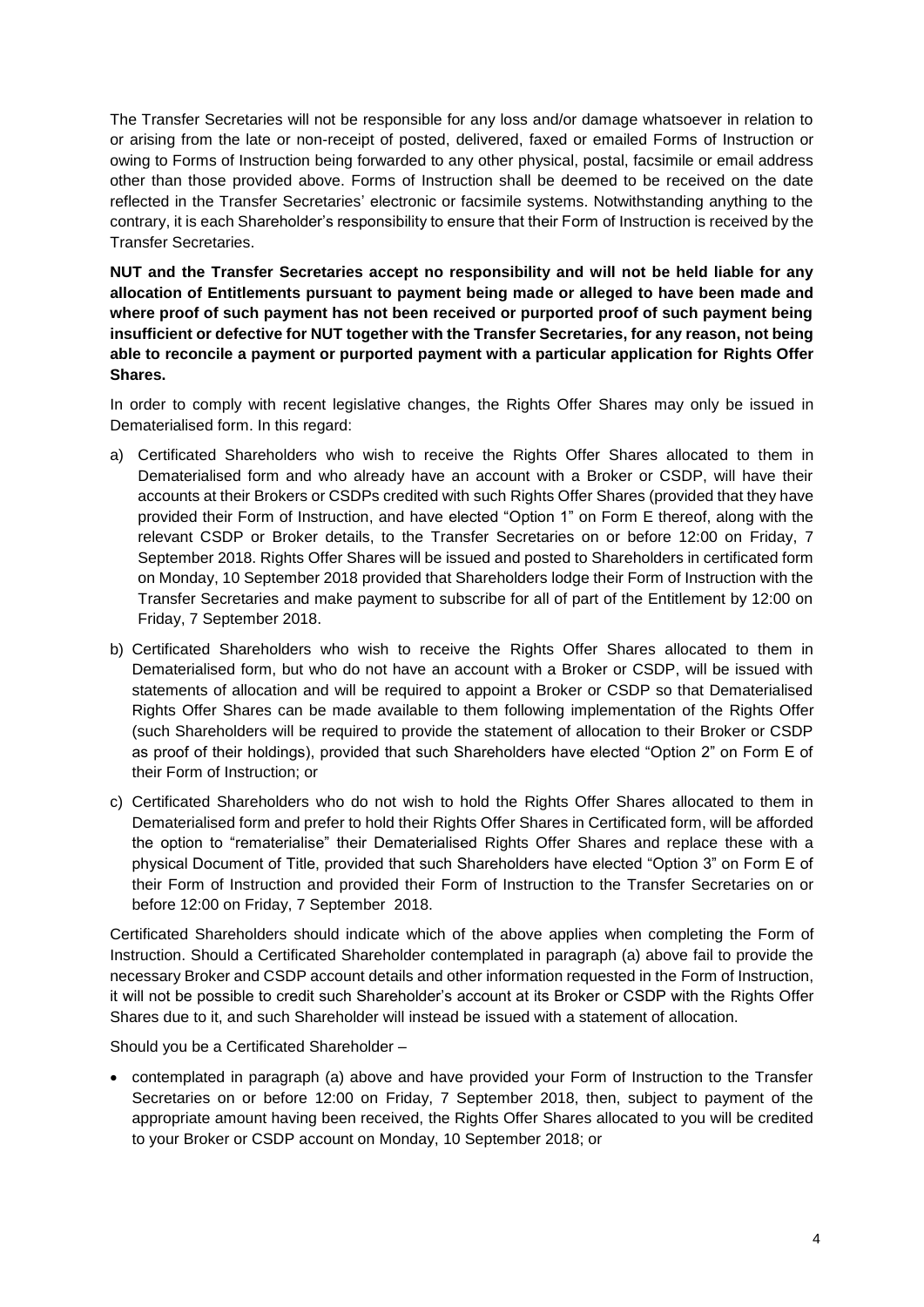- should you be a Shareholder contemplated in paragraph (b) above, subject to payment of the appropriate amount having been received, the statement of allocation in respect of your Rights Offer Shares will be posted to you per registered post, at your risk, on Monday, 10 September 2018; or
- contemplated in paragraph (c) above, and have provided your Form of Instruction to the Transfer Secretaries and made payment for all or part of the Entitlement on or before 12:00 on Friday, 7 September 2018, then, subject to payment of the appropriate amount having been received, the share certificate for your Rights Offer Shares will be posted to you per registered post, at your risk, on Monday, 10 September 2018.

Shareholders who wish to "rematerialise" their Dematerialised Rights Offer Shares as provided for above and whose registered addresses in the Register are outside of the Common Monetary Area, or whose Share certificates are restrictively endorsed in terms of the Exchange Control Regulations, should refer to paragraph [3.8](#page-16-0) of the Circular.

**If the required documentation and payment has not been received in accordance with the instructions contained in the enclosed Form of Instruction from the Shareholders by 12:00 on Friday, 7 September 2018, then the Entitlement to those unsubscribed Rights Offer Shares will be deemed to have been declined and will lapse.**

# **ACTION REQUIRED BY DEMATERIALISED SHAREHOLDERS**

If you are a Shareholder and have Dematerialised your Shares, you will not receive a printed Form of Instruction and you should receive notification from your CSDP or Broker regarding your Entitlement in terms of the Rights Offer.

Your CSDP or Broker will credit your account with your Entitlement under the Rights Offer and will contact you to ascertain:

- whether you wish to follow all or some of your Entitlement in terms of the Rights Offer and, if so, to what extent;
- whether you wish your CSDP or Broker to endeavour to procure the sale of your Entitlement on the JSE on your behalf; or
- whether you wish for your Entitlement in respect of the Rights Offer to lapse.

CSDPs effect payment in respect of Dematerialised Shareholders on a delivery versus payment basis.

If you are a Dematerialised Shareholder and wish to follow your Entitlement in respect of the Rights Offer, you are required to notify your duly appointed CSDP or Broker of your acceptance of the Rights Offer in the manner and time stipulated in the custody agreement governing the relationship between yourself and your CSDP or Broker. If you are not contacted, you should proactively contact your CSDP or Broker and provide them with your instructions. If your CSDP or Broker does not obtain instructions from you, they are obliged to act in terms of the mandate granted to them by you, or if the mandate is silent in this regard, not to subscribe for Rights Offer Shares in terms of the Rights Offer.

**NUT does not take responsibility and will not be held liable for any failure on the part of any CSDP or Broker to notify you of the Rights Offer and/or to obtain instructions from you to subscribe for the Rights Offer Shares.**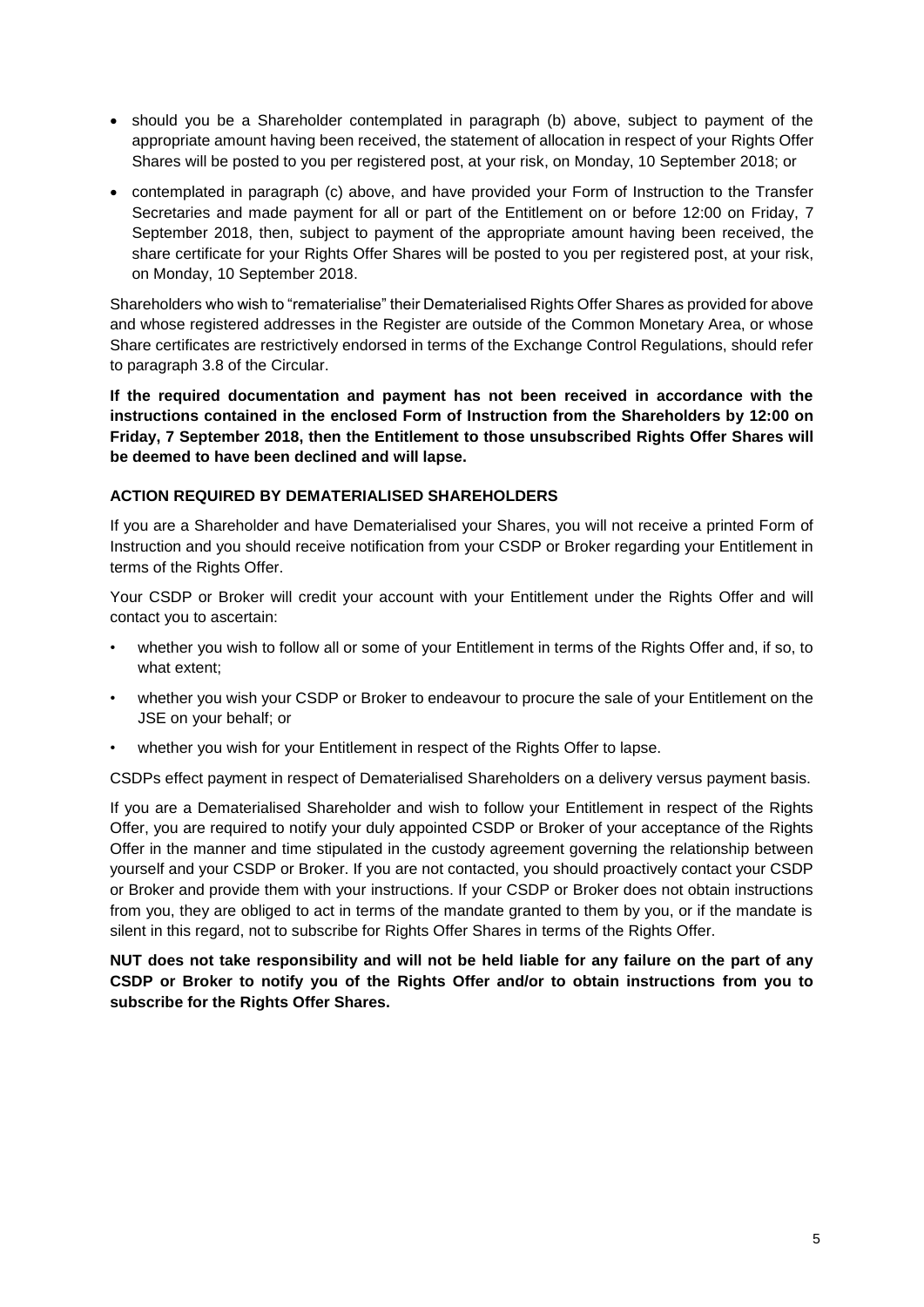# **IMPORTANT DATES AND TIMES**

*The definitions and interpretations commencing on page [X] of this Circular apply to this section*

|                                                                                                                                                                                                                    | 2018                                         |
|--------------------------------------------------------------------------------------------------------------------------------------------------------------------------------------------------------------------|----------------------------------------------|
| Declaration announcement released on SENS and in the press                                                                                                                                                         | Tuesday, 14 August                           |
| Finalisation announcement released on SENS                                                                                                                                                                         | Thursday, 16 August                          |
| Publication of Rights Offer Circular on the website of NUT                                                                                                                                                         | Thursday, 16 August                          |
| Last day to trade in NUT Shares in order to participate in the Rights Offer (cum<br>entitlement)                                                                                                                   | Tuesday, 21 August                           |
| Listing of and trading in Letters of Allocation on the JSE under the JSE code<br>NUTN and ISIN ZAE000260279 from the commencement of trading at 9:00<br>on                                                         | Wednesday, 22 August                         |
| NUT Shares commence trading ex-Rights on the JSE at 09:00 on                                                                                                                                                       | Wednesday, 22 August                         |
| Circular distributed together with a Form of Instruction distributed to<br><b>Certificated Shareholders</b>                                                                                                        | Wednesday, 22 August                         |
| Record Date for the Rights Offer                                                                                                                                                                                   | Friday, 24 August                            |
| Renounceable Rights Offer opens at 09:00 on                                                                                                                                                                        | Monday, 27 August                            |
| Certificated Shareholders will have their Letters of Allocation credited to an<br>electronic account held at the Transfer Secretaries at 09:00 on                                                                  | Monday, 27 August                            |
| applicable, distributed to Qualifying Dematerialised<br>Circular, where<br>Shareholders                                                                                                                            | Monday, 27 August                            |
| Dematerialised Shareholders will have their accounts at their CSDP or Broker<br>credited with their Entitlement at 09:00 on                                                                                        | Monday, 27 August                            |
| Last day for trading Letters of Allocation on the JSE<br>Form of Instruction lodged by Certificated Shareholders wishing to sell all or part of<br>their entitlement at the Transfer Secretaries by 12:00 on       | Tuesday, 4 September<br>Tuesday, 4 September |
| Listing of Rights Offer Shares and trading therein on the JSE commences                                                                                                                                            | Wednesday, 5 September                       |
| Rights Offer closes at 12:00. Payment to be made and Form of Instruction<br>lodged by Certificated Shareholders wishing to subscribe for all or part of the<br>Entitlement at the Transfer Secretaries*by 12:00 on | Friday, 7 September                          |
| Record Date for the Letters of Allocation                                                                                                                                                                          | Friday, 7 September                          |
| Rights Offer Shares issued and posted to Shareholders in certificated form<br>(where applicable) on or about                                                                                                       | Monday, 10 September                         |
| Rights Offer Shares not subscribed for in terms of the Rights Offer, issued to<br>the Subscriber on                                                                                                                | Monday, 10 September                         |
| CSDP or Broker accounts of Dematerialised Shareholders updated with<br>Rights Offer Shares and debited with any payments due on                                                                                    | Monday, 10 September                         |
| Results of Rights Offer announced on SENS                                                                                                                                                                          | Monday, 10 September                         |
| Refund to the Subscriber in terms of Rights Offer Shares taken up by<br>Shareholders on                                                                                                                            | Wednesday, 12 September                      |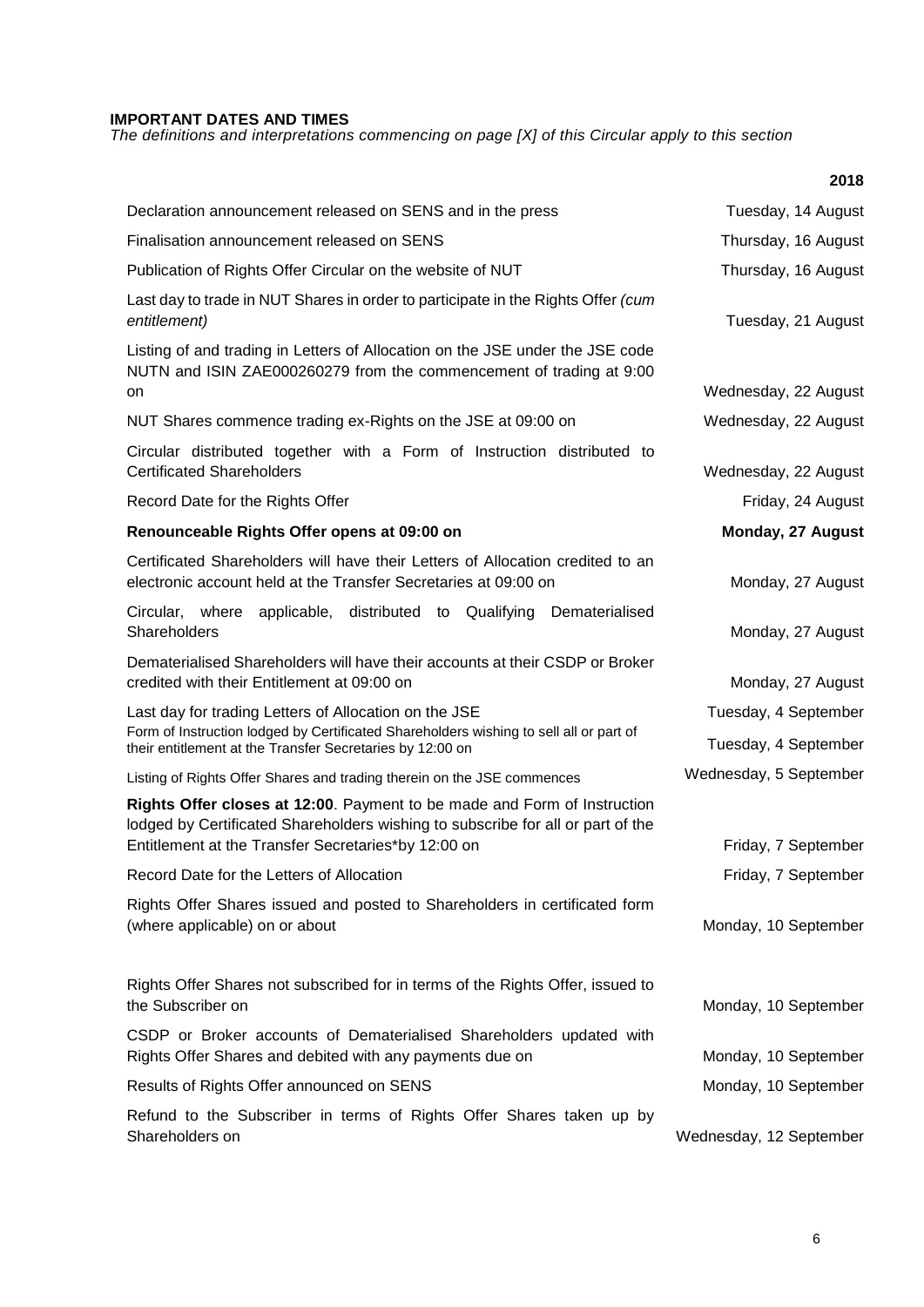\* CSDP effect payment in respect of Dematerialised Shareholders on a delivery versus payment method.

#### **Notes:**

- 1. Unless otherwise indicated, all times indicated above and elsewhere in this Circular are South African times.
- 2. Shareholders may not dematerialise or rematerialise their Shares between Wednesday, 22 August 2018 and Friday, 24 August 2018, both dates inclusive.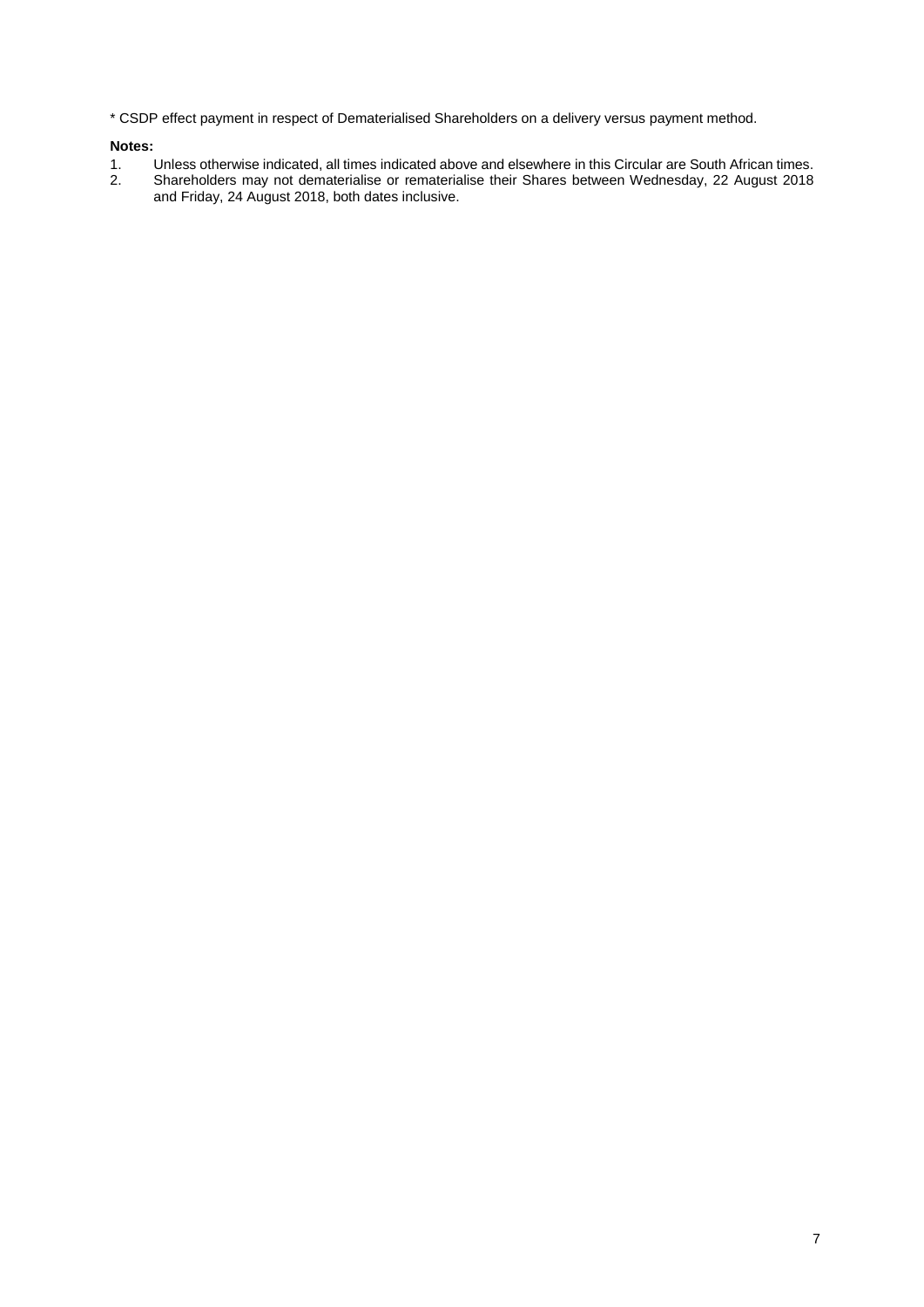# DEFINITIONS AND INTERPRETATIONS

In this Circular and the annexures hereto, unless otherwise stated or the context clearly indicates a contrary intention, the following words and expressions shall bear the meanings assigned to them hereunder. Words in the singular shall include the plural and *vice versa,* words signifying any one gender shall include the other genders and references to natural persons shall include juristic persons and associations of persons and vice versa:

| "BMIH" or "the Subscriber"       | Baphalane Ba Mantserre Investment Holdings Proprietary Limited<br>(Registration number 2013/068211/07), a private company duly<br>incorporated in accordance with the laws of South Africa, the directors<br>being Mr TV Mokgatlha and Mr DS Ramokoka; |
|----------------------------------|--------------------------------------------------------------------------------------------------------------------------------------------------------------------------------------------------------------------------------------------------------|
| "Board" or "Directors"           | the board of directors of NUT;                                                                                                                                                                                                                         |
| "Broker"                         | A "stockbroker" as defined in the Financial Markets Act, or its nominee;                                                                                                                                                                               |
| "Certificated Shareholders"      | holders of Certificated Shares;                                                                                                                                                                                                                        |
| "Certificated Shares"            | Shares that have not been Dematerialised in terms of Strate, title to<br>which is represented by Documents of Title;                                                                                                                                   |
| "Circular"                       | this circular, dated Thursday, 16 August 2018, incorporating a Form of<br>Instruction, where applicable and the annexures thereto;                                                                                                                     |
| "Common Monetary Area"           | collectively, South Africa, the Republic of Namibia and the Kingdoms of<br>Lesotho and Swaziland;                                                                                                                                                      |
| "CSDP"                           | a Central Securities Depository Participant, accepted as a participant in<br>terms of the Financial Markets Act with which a Shareholder holds a<br>Dematerialised share account;                                                                      |
| "Custody Agreement"              | the agreement which regulates the relationship between the CSDP or<br>Broker and each beneficial holder of Dematerialised Shares;                                                                                                                      |
| "Dematerialise"                  | the process whereby Certificated Shares are converted into an<br>electronic format as Dematerialised Shares, and recorded in the<br>Company's uncertificated securities register administered by a CSDP;                                               |
| "Dematerialised<br>Shareholders" | holders of Dematerialised Shares;                                                                                                                                                                                                                      |
| "Dematerialised Shares"          | Shares which have been Dematerialised in terms of the requirements of<br>Strate and the ownership of which is no longer evidenced by physical<br>Documents of Title, but by electronic records;                                                        |
| "Designated Bank Account"        | the bank account, the details of which will be provided on request from<br>the corporate actions department of the Transfer Secretaries,<br>contactable during ordinary business hours on +27 (0)11 100 8352                                           |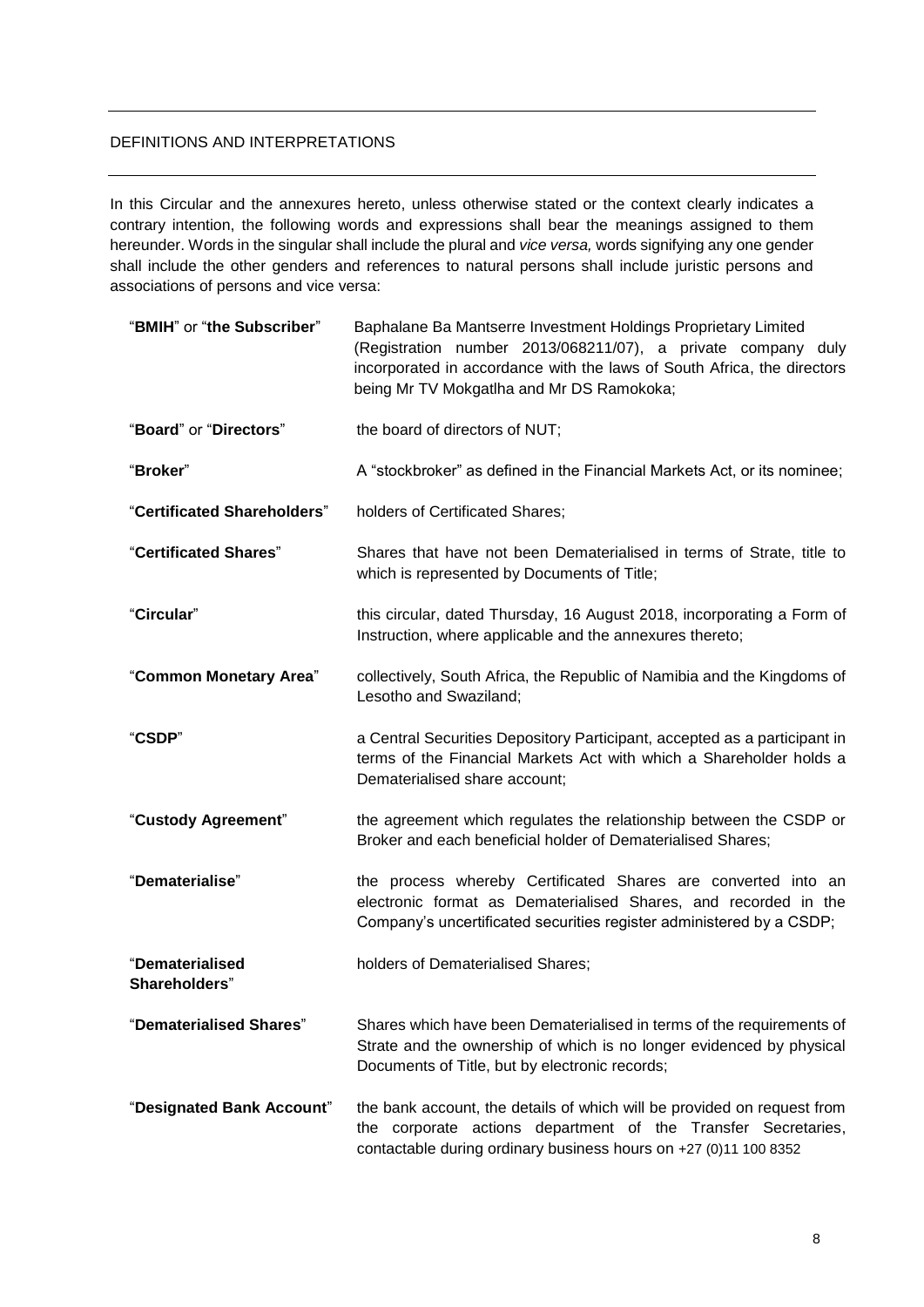| "Documents of Title"                                  | Share certificates, certified transfer deeds, balance receipts or any other<br>physical documents of title pertaining to the Shares in question,<br>acceptable to the Board;                                                                                                                                                                                          |
|-------------------------------------------------------|-----------------------------------------------------------------------------------------------------------------------------------------------------------------------------------------------------------------------------------------------------------------------------------------------------------------------------------------------------------------------|
| "EFT"                                                 | electronic funds transfer;                                                                                                                                                                                                                                                                                                                                            |
| "Entitlement" or "Rights<br><b>Offer Entitlement"</b> | a Shareholder's entitlement to subscribe for Rights Offer Shares in the<br>ratio of 273.72002 Claw-back Shares for every 100 Shares held on the<br>Record Date, which Entitlement arises as a result of the Rights Offer,<br>which entitlement is subject to a minimum application of ten Rights Offer<br>Shares and multiples of ten Rights Offer Shares thereafter; |
| "Exchange Control<br><b>Regulations"</b>              | the Exchange Control Regulations, 1961, as amended, promulgated in<br>terms of section 9 of the South African Currency and Exchanges Act,<br>No. 9 of 1933, as amended from time to time;                                                                                                                                                                             |
| "Financial Markets Act"                               | the Financial Markets Act, No. 19 of 2012, as amended from time to<br>time;                                                                                                                                                                                                                                                                                           |
| "Form of Instruction"                                 | a form of instruction in respect of the Letter of Allocation reflecting the<br>Entitlement of Certificated Shareholders and on which Certificated<br>Shareholders are required to indicate whether they wish to take up of<br>their Rights Offer Entitlement;                                                                                                         |
| "Group" or "NUT Group"                                | the Company and its subsidiaries;                                                                                                                                                                                                                                                                                                                                     |
| "JSE"                                                 | Johannesburg Stock Exchange being the exchange operated by the<br>JSE Limited (Registration number 2005/022939/06), licensed as an<br>exchange under the Financial Markets Act and a public company<br>registered and incorporated in accordance the laws of South Africa;                                                                                            |
| "Last Practicable Date"                               | Friday, 6 August 2018, the last practicable date prior to the finalisation<br>of this Circular;                                                                                                                                                                                                                                                                       |
| "Letter of Allocation" or "LA"                        | a renounceable letter of allocation in electronic form relating to the<br>Rights Offer;                                                                                                                                                                                                                                                                               |
| "Listings Requirements"                               | the Listings Requirements of the JSE, as amended from time to time by<br>the JSE;                                                                                                                                                                                                                                                                                     |
| "NUT" or "the Company"                                | Nutritional Holdings Limited (registration number 2004/002282/06), a<br>public company incorporated in accordance with the laws of South Africa<br>and listed on the Alternative exchange of the JSE;                                                                                                                                                                 |
| "NUT Shareholders" or<br>"Shareholders"               | holders of Shares;                                                                                                                                                                                                                                                                                                                                                    |
| "NUT Shares" or "Shares"                              | ordinary shares of no par value in the authorised Share capital of the<br>Company;                                                                                                                                                                                                                                                                                    |
| "Rand" or "ZAR"                                       | South African Rand, the official currency of South Africa;                                                                                                                                                                                                                                                                                                            |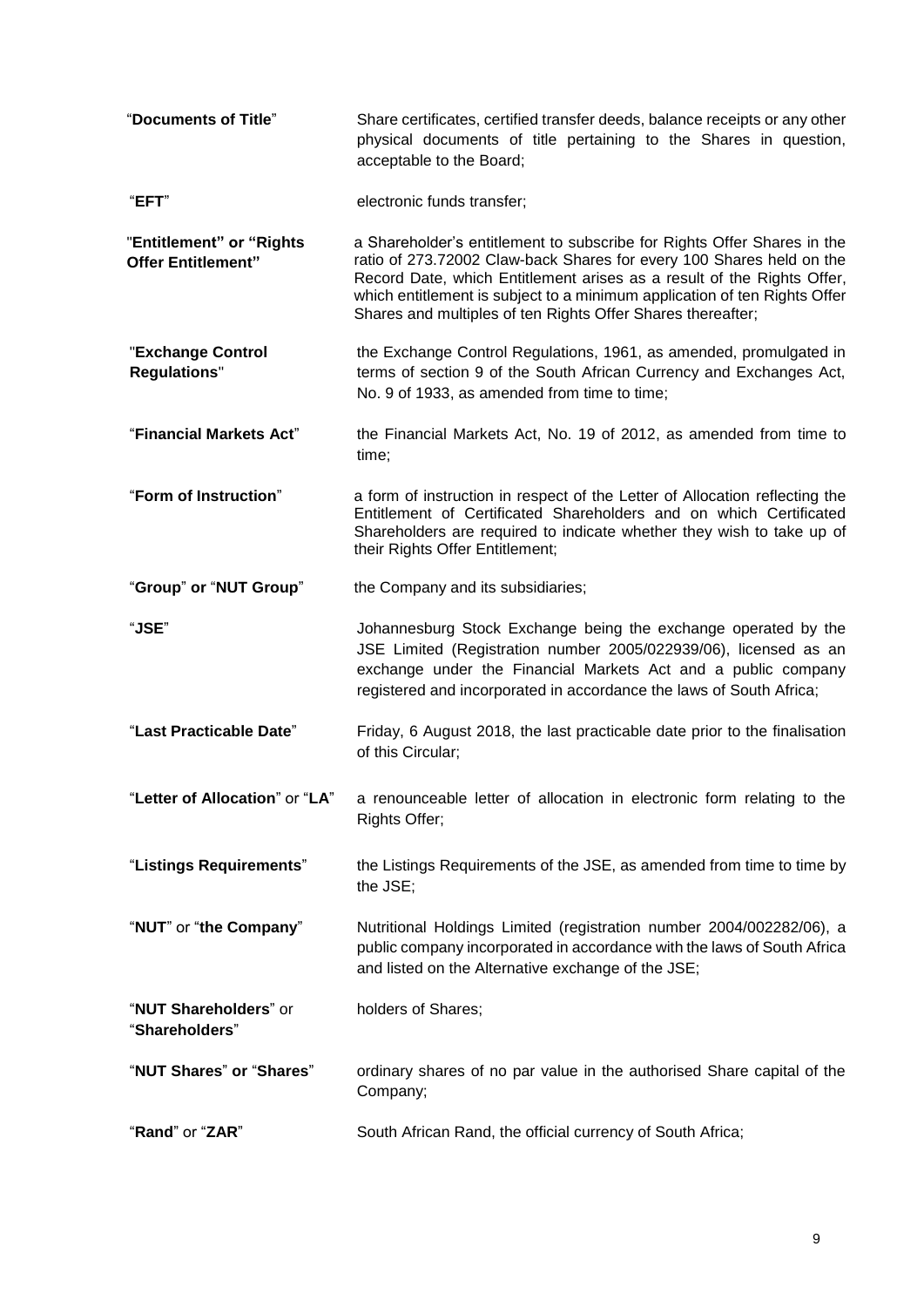| "Record Date"                                                       | the last day for Shareholders to be recorded in the Register in order to<br>participate in the Rights Offer, being close of business on Friday, 24<br>August 2018;                                                                                                                                                                                                                                                |
|---------------------------------------------------------------------|-------------------------------------------------------------------------------------------------------------------------------------------------------------------------------------------------------------------------------------------------------------------------------------------------------------------------------------------------------------------------------------------------------------------|
| "Register"                                                          | means the register of Certificated Shareholders maintained by the<br>Transfer Secretaries and the sub-registers of<br>Dematerialised<br>Shareholders maintained by the relevant CSDPs;                                                                                                                                                                                                                            |
| "Rights Offer"                                                      | a renounceable Rights offer to NUT Shareholders of 10 000 000 000<br>Rights Offer Shares at a Subscription Price of R0.001 per Rights Offer<br>Share in the ratio of 273.72002 Rights Offer Shares for every 100 Shares<br>held at the close of business on the Record Date, subject to<br>Shareholders applying for a minimum of ten Rights Offer Shares and<br>multiples of ten Rights Offer Shares thereafter; |
| "Rights Offer Shares"                                               | 10 000 000 000 new ordinary Shares which are the subject of the Rights<br>Offer;                                                                                                                                                                                                                                                                                                                                  |
| "SENS"                                                              | the Stock Exchange News Service of the JSE;                                                                                                                                                                                                                                                                                                                                                                       |
| "Strate"                                                            | Strate Proprietary Limited (registration number 1998/022242/07), a<br>private company duly incorporated in the Republic of South Africa, a<br>central securities depository licensed in terms of the Financial Markets<br>Act and responsible for the electronic clearing and settlement system<br>provided to the JSE;                                                                                           |
| "Subscription Agreement"                                            | the agreement entered into between NUT and BMIH on 16 May 2018,<br>in terms of which the Subscriber has committed to fully subscribe for the<br>Rights Offer Shares at the Subscription Price of R0.001 per Rights Offer<br>Share for a total consideration amount equal to the Subscription<br>Amount;                                                                                                           |
| "Subscription Amount"                                               | the amount of R10 million payable by the Subscribers for the Rights<br>Offer Shares in terms of the Subscription Agreement;                                                                                                                                                                                                                                                                                       |
| "Subscription Price"                                                | subscription price being R0.001 per Rights Offer Share;                                                                                                                                                                                                                                                                                                                                                           |
| "Transaction Advisor and<br>Designated Advisor" or<br>"PSG Capital" | PSG Capital Proprietary Limited (registration number 2006/015817/07),<br>a private company duly incorporated in accordance with the laws of<br>South Africa, particulars of which appear in the "Corporate information<br>and advisors section" of the Circular;                                                                                                                                                  |
| "Transfer Secretaries"                                              | 4 Africa Exchange Registry Proprietary Limited, registration number<br>2007/033697/06, a private company with limited liability duly<br>incorporated under the laws of South Africa; and                                                                                                                                                                                                                          |
| "VAT"                                                               | Value Added Tax.                                                                                                                                                                                                                                                                                                                                                                                                  |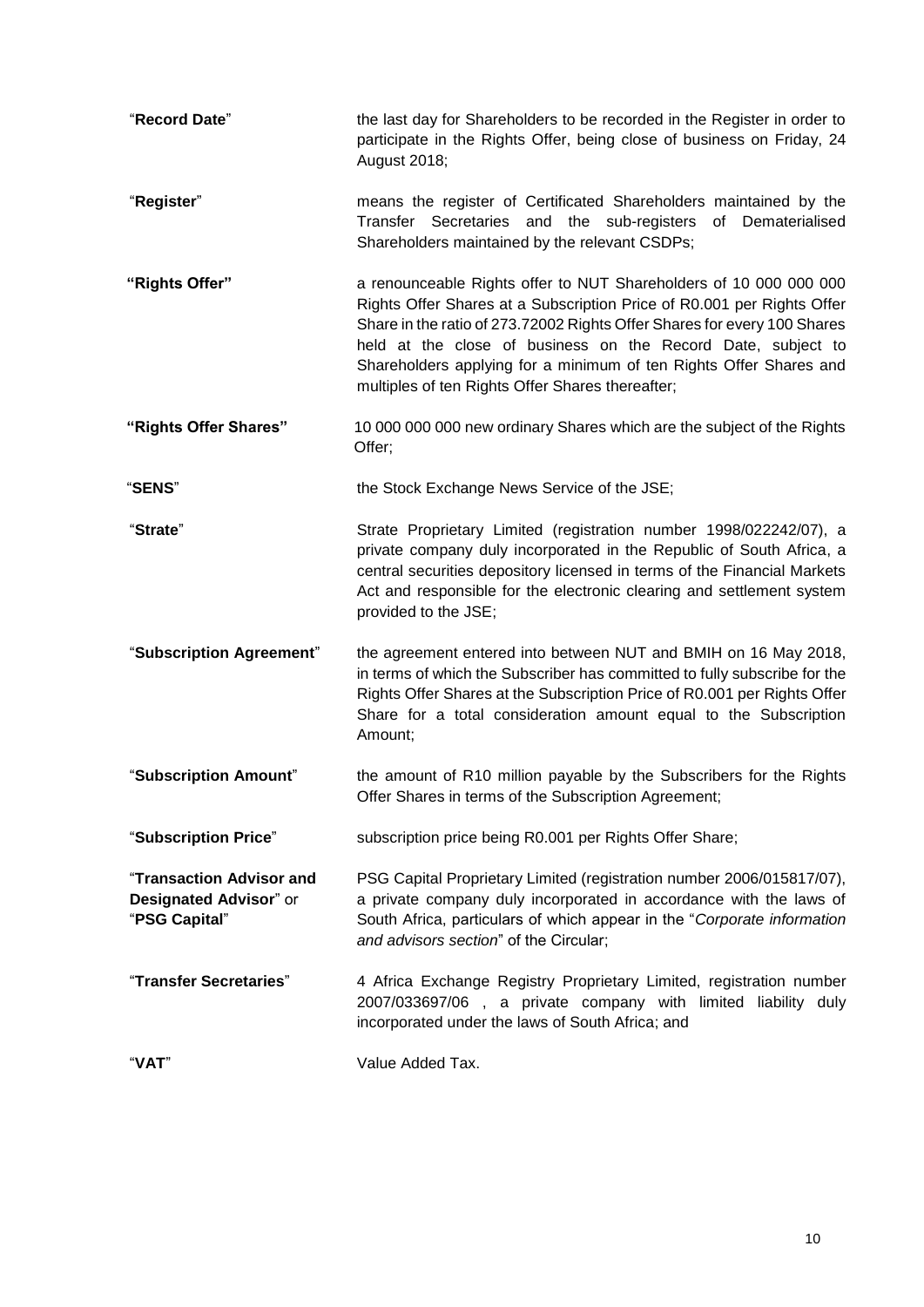

# **Nutritional Holdings Limited**

(Incorporated in the Republic of South Africa) (Registration number 2004/002282/06) Share code: NUT ISIN Number: ZAE000156485 ("**NUT**" or "**the Company**")

**Directors** GR Wambach \*# (Chairman) TV Mokgatlha\* RS Etchells (Financial Director) AR Pinfold \*# C Kapnias \*#

\* non-executive # independent

# **CIRCULAR TO SHAREHOLDERS**

# **1. INTRODUCTION AND BACKGROUND**

- 1.1 NUT is a JSE listed manufacturer and distributor of a large range of fortified dry food products and catering ingredients for the industrial catering market which includes schools, hospitals, prisons and the mining sector.
- 1.2 Shareholders are referred to the announcement released by the Company on SENS dated Tuesday, 14 August 2018, in which Shareholders were advised of the proposed Rights Offer to Shareholders. Subsequent to the announcement, the Subscription Agreement has been concluded, which agreement provides for the subscription by the Subscribers of 10 000 000 000 Shares in the share capital of NUT at the Subscription Price.
- 1.3 The attached Form of Instruction in respect of the Letters of Allocation contains full details of the Entitlement to which Certificated Shareholders are entitled in terms of the Rights Offer, as well as the procedures for acceptance of such Entitlement.
- 1.4 Dematerialised Shareholders will be advised by their CSDP or Broker of their Entitlement as well as the procedure for acceptance of such Entitlement.
- 1.5 The JSE has approved the listings of: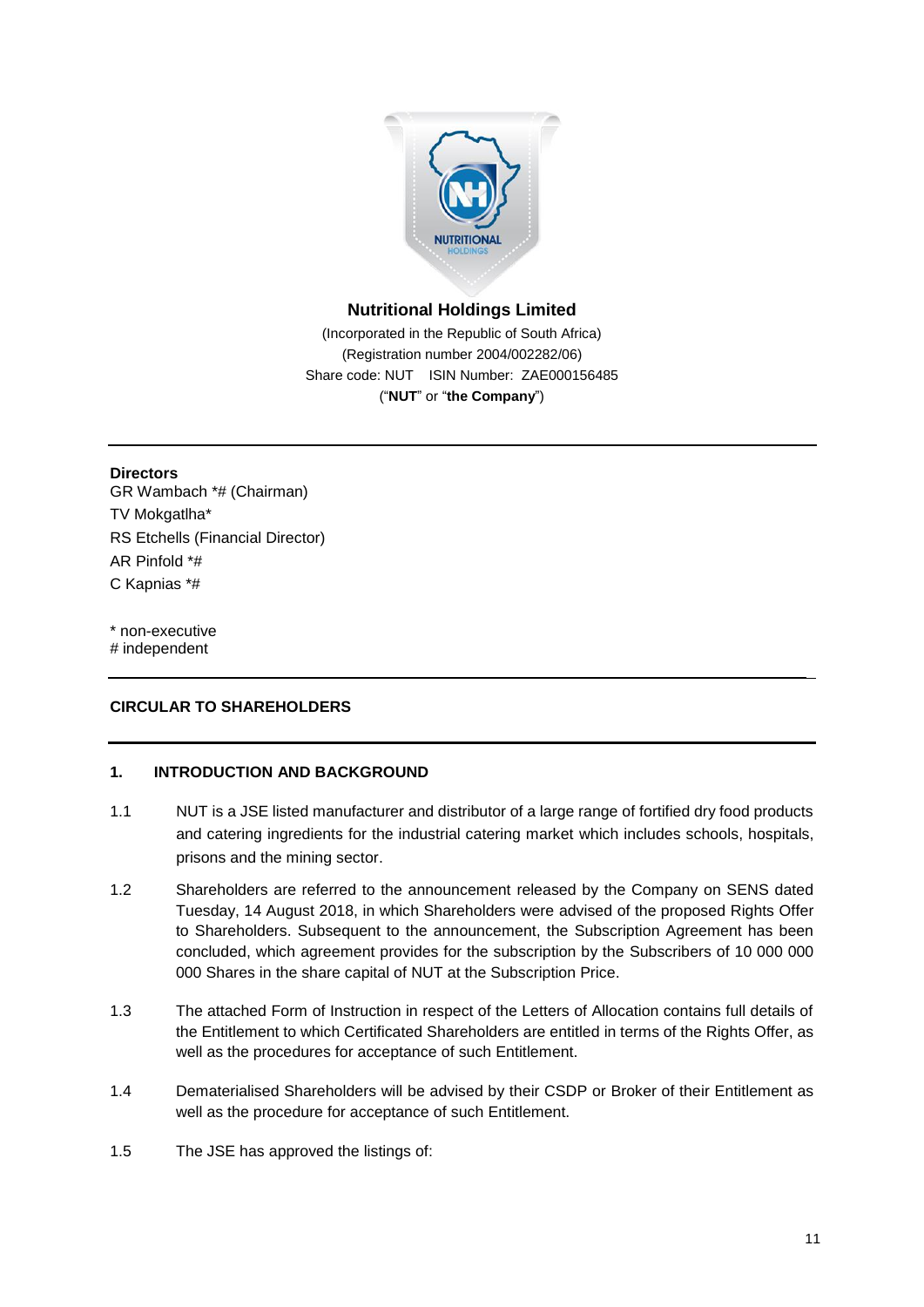- 1.5.1 10 000 000 000 Letters of Allocation from the commencement of trade on Wednesday, 22 August 2018, until close of trade on Tuesday, 4 September 2018, both days inclusive; and
- 1.5.2 Rights Offer Shares from the commencement of trade on Monday, 10 September 2018;
- 1.6 As the Rights Offer is fully subscribed, no minimum subscription is required.

# **2. RATIONALE FOR THE RIGHTS OFFER AND UTILISATION OF FUNDS**

- 2.1 Shareholders are referred to the various announcements by NUT published on SENS relating to the continued losses incurred by the Company and the requirement to, by the Company, seek additional funding. To this end, the board has secured the commitments from the Subscribers to back the Rights Offer.
- 2.2 The purpose of the Rights Offer is to provide NUT with additional capital to contribute to the financing of its various existing operations activities and to repay some long-term funding.

# **3. PARTICULARS OF THE RIGHTS OFFER**

# 3.1 **TERMS OF THE RIGHTS OFFER**

- 3.1.1 NUT Shareholders are hereby offered for subscription, by way of a renounceable Rights Offer, a total of 10 000 000 000 Rights Offer Shares at a Subscription Price of R0.001 per Rights Offer Share in the ratio of 273.72002 Rights Offer Shares for every 100 Shares held in NUT at the close of business on the Record Date, upon the terms and conditions set out in this Circular.
- 3.1.2 The Subscription Price is payable in Rand and in full upon acceptance by Certificated Shareholders of their Entitlement in terms of the Rights Offer, subject to Shareholders applying for a minimum of ten Rights Offer Shares and multiples of ten Rights Offer Shares thereafter. CSDP or Brokers will make payment, on a delivery versus payment basis, in respect of Dematerialised Shareholders who have accepted their Entitlement. Dematerialised Shareholders who wish to accept their Entitlement should ensure that the necessary funds are deposited with the relevant CSDP or Broker.
- 3.1.3 Shareholders recorded in the Register of NUT at the close of business on the Record Date, will be entitled to participate in the Rights Offer.
- 3.1.4 The Rights Offer Shares will, upon allotment and issue, rank *pari passu* with all other existing NUT Shares in terms of both voting rights and dividends.
- 3.1.5 The Letters of Allocation in respect of the Rights Offer are renounceable and will be listed on the JSE on Wednesday, 22 August 2018, under the share code NUTN and ISIN ZAE000260279.

# 3.2 **OPENING AND CLOSING DATES OF THE RIGHTS OFFER**

The Rights Offer will open at 09:00 on Monday, 27 August 2018, and will close at 12:00 on Friday, 7 September 2018.

# 3.3 **EXCESS**

The Rights Offer does not include the right for Shareholders to apply for excess Rights Offer Shares.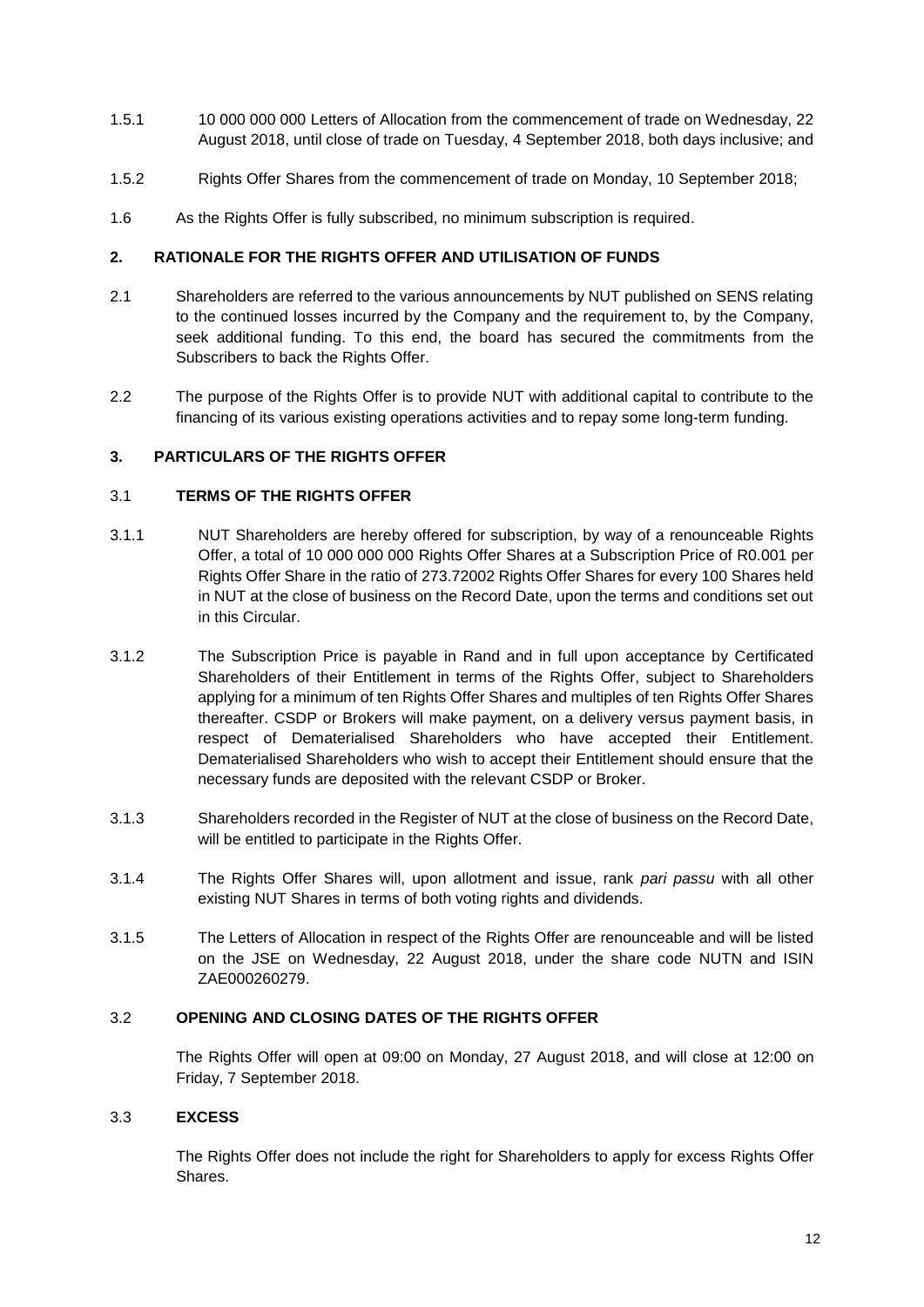#### 3.4 **RIGHTS OFFER ENTITLEMENT**

- 3.4.1 Shareholders will be entitled to subscribe for 273.72002 Rights Offer Shares for every 100 Shares held on the Record Date, subject to Shareholders applying for a minimum of ten Rights Offer Shares and multiples of ten Rights Offer Shares thereafter. Accordingly, Shareholders are entitled to participate in the Rights Offer in accordance with **Annexure 1** to this Circular.
- 3.4.2 The allocation of Rights Offer Shares will be such that Shareholders will not be allocated a fraction of a Rights Offer Share. Only whole numbers of Rights Offer Shares will be issued and Shareholders will be entitled to subscribe for rounded numbers of Rights Offer Shares once the ratio of entitlement has been applied. Fractional entitlements of 0.5 or greater will be rounded up and less than 0.5 will be rounded down to the nearest whole number.
- 3.4.3 Certificated Shareholders will have their Entitlements credited to a nominee account in electronic form, which will be administered by the Transfer Secretaries on their behalf. The enclosed Form of Instruction reflects the number of Rights Offer Shares to which the Certificated Shareholder is entitled to subscribe and sets out the procedure to be followed for the acceptance of such Entitlements.
- 3.4.4 Dematerialised Shareholders will have their Entitlements credited to their accounts held by their appointed CSDP or Broker. The CSDP or Broker will advise Dematerialised Shareholders of the procedure to be followed and the timing for the acceptance or lapsing of such Entitlements.
- 3.4.5 The electronic Letters of Allocation to which the Forms of Instruction relate, are negotiable and can be traded on the JSE.

#### 3.5 **SUBSCRIPTION AGREEMENT**

- 3.5.1 In terms of the Subscription Agreement, the Subscriber has committed to subscribe fully for the Rights Offer Shares for no fee.
- 3.5.2 The Subscription Amount of R10 million has already been paid into the Company's bank account.
- 3.5.3 The allotment of Rights Offer Shares to the Subscriber will be effected on Monday, 10 September 2018 upon payment of the Subscription Amount to NUT.
- 3.5.4 The Rights Offer Shares not subscribed for by Shareholders will be issued to the Subscriber on Monday, 10 September 2018 and any refunds payable to the Subscribers in terms of Rights Offer Shares subscribed for by Shareholders will be processed on Wednesday, 12 September 2018, in the same proportion to their existing holdings in NUT.
- 3.5.5 In terms of the Subscription Agreement, existing major NUT shareholders may not follow their rights by more than 3 billion Rights Offer Shares to ensure that BMIH will acquire at least 51% of the issued share capital of the Company post the conclusion of the Rights Offer. The issue of the requisite Rights Offer Shares to BMIH will require BMIH to make a mandatory offer to all NUT shareholders in terms of section 123 of the Companies Act, Act 71 of 2008, as amended.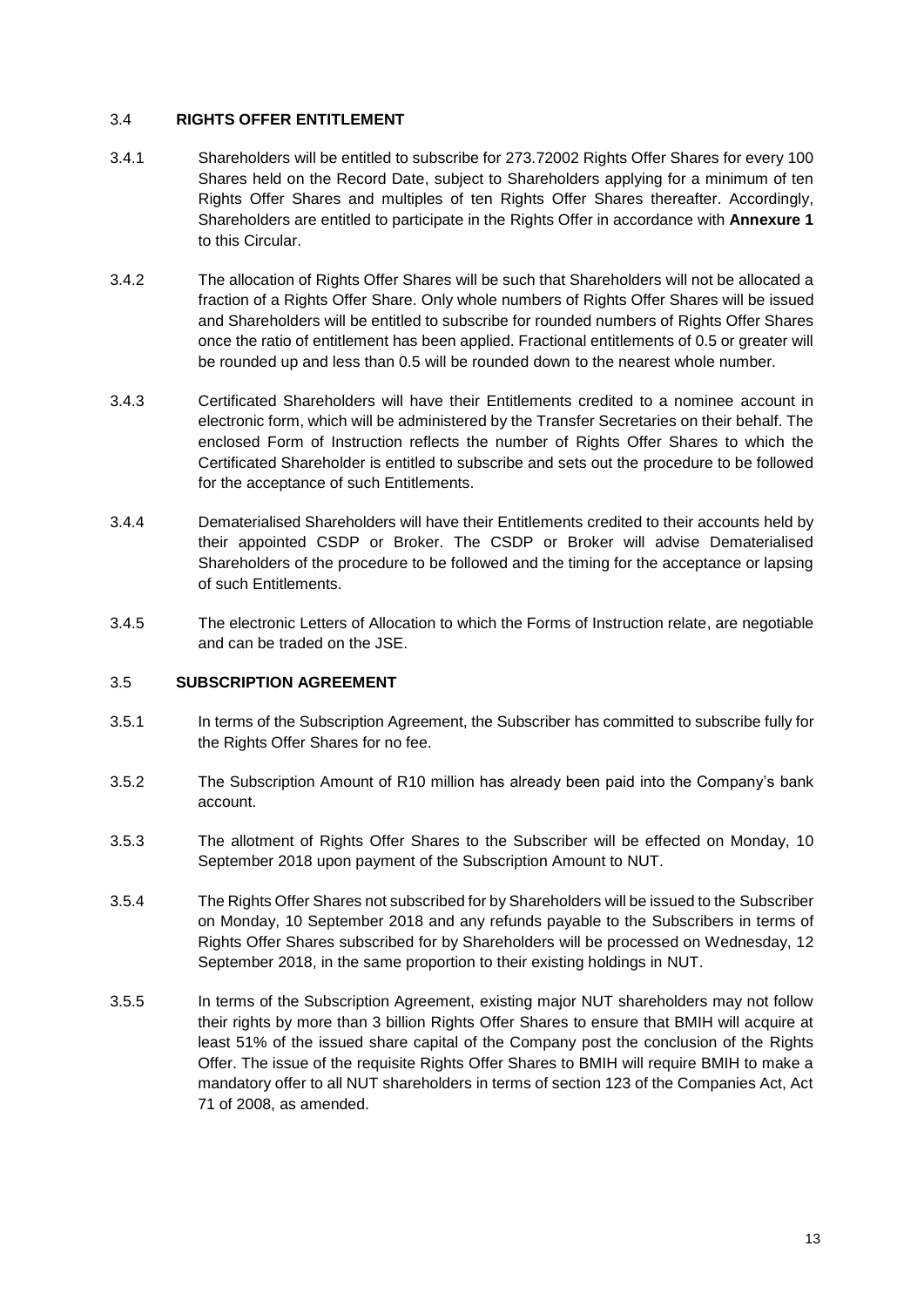3.5.6 One of the conditions precedent to the Subscription Agreement, which has been fulfilled was the extension of shareholder loans made to the Group. These shareholders have agreed to extend the loans for periods ranging from twenty-four to thirty-six months effective 28 February 2018, thus repayable on 31 March 2020 and 2021.

# 3.6 **PROCEDURES FOR ACCEPTANCE**

Shareholders are referred to the "*Action required by Shareholders*" section of the Circular, as well as to the information contained in the Form of Instruction, for the procedures for acceptance of the Entitlement in terms of the Rights Offer.

# 3.7 **PAYMENT**

# 3.7.1 **Payment by Certificated Shareholders**

- 3.7.1.1 The amount due on acceptance of the Rights Offer is payable in Rand.
- 3.7.1.2 A banker's draft drawn on a registered bank or a bank-guaranteed cheque drawn on a South African bank (each of which should be crossed and marked "not transferable" and, in the case of a cheque, with the words "or bearer" deleted) in favour of "*NUT – Rights Offer*" in respect of the amount due or an EFT accompanied by an EFT swift reference number (obtainable from 4 Africa Exchange Registry Proprietary Limited, at +27 (0) 860 222213), together with a properly completed Form of Instruction, should be clearly marked "*NUT – Rights Offer*", and delivered to:

# *By hand to: By post to:*

# **NUT – Rights Offer NUT – Rights Offer**

4 Africa Exchange Registry Proprietary Limited (Registration number 2007/033697/06) 1st Floor, Cedar Wood House Ballywoods Office Park 33 Ballyclare Drive Bryanston 2121

c/o Africa Exchange Registry Proprietary Limited Postnet Suite 532 Private Bag X51 Bryanston 2021

*By electronic mail (only in the case where payment is by way of EFT) to:*

# **NUT – Rights Offer**

4 Africa Exchange Registry Proprietary Limited admin@4aregistry.co.za

so as to be received by no later than 12:00 on Friday, 7 September 2018.

3.7.1.3 All bank-guaranteed cheques or bankers' drafts received by the Transfer Secretaries will be deposited immediately for payment. In the event that any cheque or banker's draft is dishonoured, NUT, in its sole discretion, may treat the relevant acceptance as void or may tender delivery of the relevant Rights Offer Shares to which it relates against payment in cash of the Subscription Price for such Rights Offer Shares.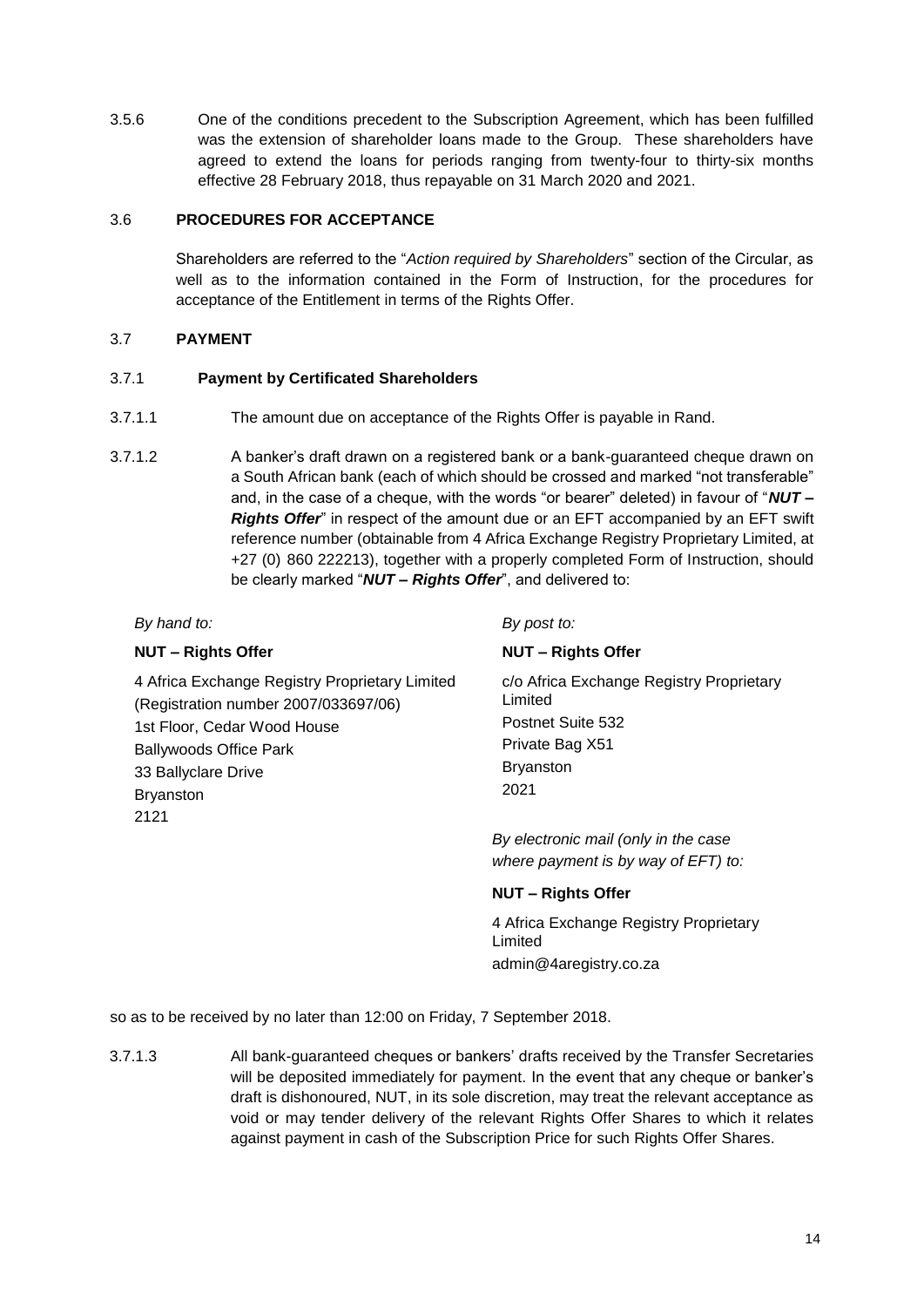# 3.7.2 **Payment by Dematerialised Shareholders**

- 3.7.2.1 The CSDP or Broker will effect payment directly on behalf of Dematerialised Shareholders in respect of the accepted Entitlement, in Rand, on Friday, 7 September 2018 on a delivery versus payment basis. Dematerialised Shareholders who wish to accept the Entitlement should ensure that the necessary funds are deposited with the relevant CSDP or Broker.
- 3.7.2.2 Dematerialised Shareholders' accounts will be credited with the Rights Offer Shares in terms of the Rights Offer on Monday, 10 September 2018.

# <span id="page-16-0"></span>3.8 **EXCHANGE CONTROL REGULATIONS**

The following summary is intended only as a guide and is therefore not a comprehensive statement of the Exchange Control Regulations. Shareholders who are in any doubt as to the appropriate course of action, are advised to consult their professional advisors.

The Rights Offer Shares to be issued pursuant to the Rights Offer will not be freely transferable from South Africa and must be dealt with in terms of the South African Exchange Control Regulations.

# 3.8.1 **Non-residents outside the Common Monetary Area**

Shareholders resident outside the Common Monetary Area who receive this Circular and Form of Instruction should obtain advice as to whether any governmental and/or other legal consent is required and/or any other formality must be observed to enable a subscription to be made in terms of such Form of Instruction.

# 3.8.2 **Non-residents of the Common Monetary Area**

- 3.8.2.1 Pursuant to the South African Exchange Control Regulations and upon specific approval of the South African Reserve Bank, non-residents, excluding former residents of the Common Monetary Area, will be allowed to:
- 3.8.2.1.1 take up Entitlements allocated to them in terms of the Rights Offer;
- 3.8.2.1.2 purchase Letters of Allocation on the JSE; and
- 3.8.2.1.3 subscribe for the Rights Offer Shares arising in respect of the Letters of Allocation purchased on the JSE, provided payment is received either through normal banking channels from abroad or from a non-resident account.
- 3.8.2.2 Share certificates issued pursuant to the application must be endorsed "non-resident". In respect of Shareholders taking up their rights in terms of the Rights Offer:
- 3.8.2.2.1 **a** "non-resident" endorsement will be applied to Forms of Instruction issued to nonresident Certificated Shareholders; or
- 3.8.2.2.2 a "non-resident" annotation will appear in the CSDP or Broker's register for nonresident Dematerialised Shareholders.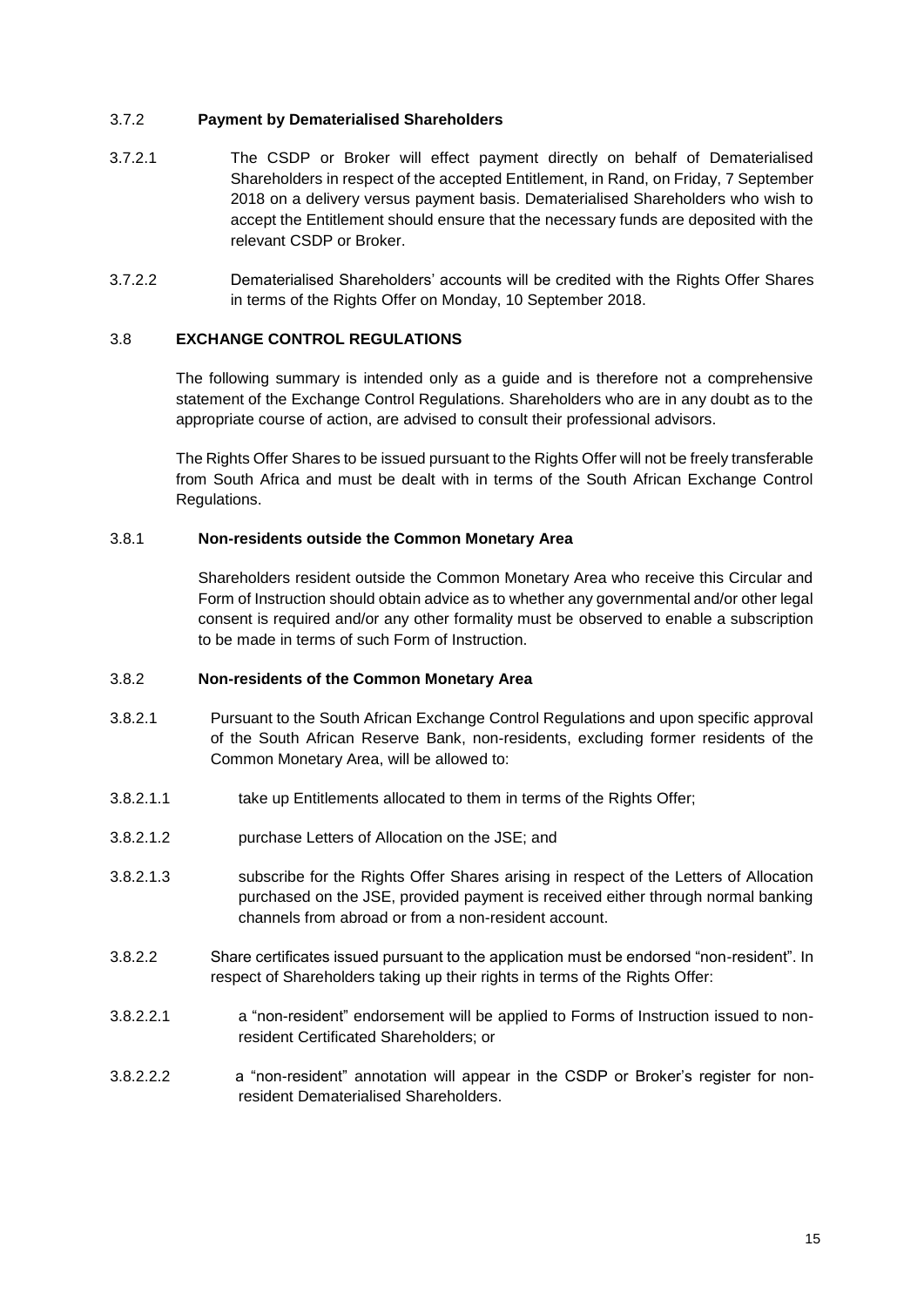3.8.2.3 All applications by non-residents for the above purposes must be made through a South African authorised dealer in foreign exchange. Where Entitlements are sold on the JSE on behalf of non-residents, the proceeds of such sale are freely remittable through a South African authorised dealer in foreign exchange.

#### 3.8.3 **Former residents of the Common Monetary Area ("emigrants")**

- 3.8.3.1 Where an Entitlement in terms of the Rights Offer becomes due to a former resident of the Common Monetary Area, which right is based on Shares blocked in terms of the Exchange Control Regulations, only then may emigrant blocked capital funds be used to:
- 3.8.3.1.1 take up Entitlements allocated to such emigrant in terms of the Rights Offer;
- 3.8.3.1.2 purchase Letters of Allocation on the JSE; and
- 3.8.3.1.3 subscribe for the Rights Offer Shares in terms of the Rights Offer.
- 3.8.3.2 All applications by emigrants using blocked capital funds for the above purposes must be made through the South Africa authorised dealer controlling their blocked assets. Share certificates issued to such emigrants will be endorsed "non-resident" and placed under the control of the authorised dealer in foreign exchange through whom the payment was made.
- 3.8.3.3 In respect of Shareholders taking up their Entitlement in terms of the Rights Offer:
- 3.8.3.3.1 a "non-resident" endorsement will be applied to Forms of Instruction issued to nonresident Certificated Shareholders; or
- 3.8.3.3.2 a "non-resident" annotation will appear in the CSDP or broker's register for nonresident Dematerialised Shareholders.
- 3.8.3.4 Where Entitlement are sold on the JSE on behalf of emigrants, which Entitlement are based on an investment which is blocked in terms of the South African Exchange Control Regulations, the proceeds of such sales will be credited to the blocked capital accounts of the Shareholders concerned.
- 3.8.3.5 Non-resident and emigrant Dematerialised Shareholders will have all aspects relating to exchange control managed by their CSDP or broker.

#### 3.9 **DOCUMENTS OF TITLE**

- 3.9.1 Shareholders are referred to the "*Action required by Shareholders*" section of the Circular, as well as to the information contained in the Form of Instruction.
- 3.9.2 Shareholders receiving Rights Offer Shares must note that such Certificated Shares are not good for delivery in respect of future trades on the JSE until they have been Dematerialised.

# 3.10 **TAXATION**

Shareholders are advised to consult their tax and financial advisors regarding any taxation implications pertaining to them in terms of the Rights Offer.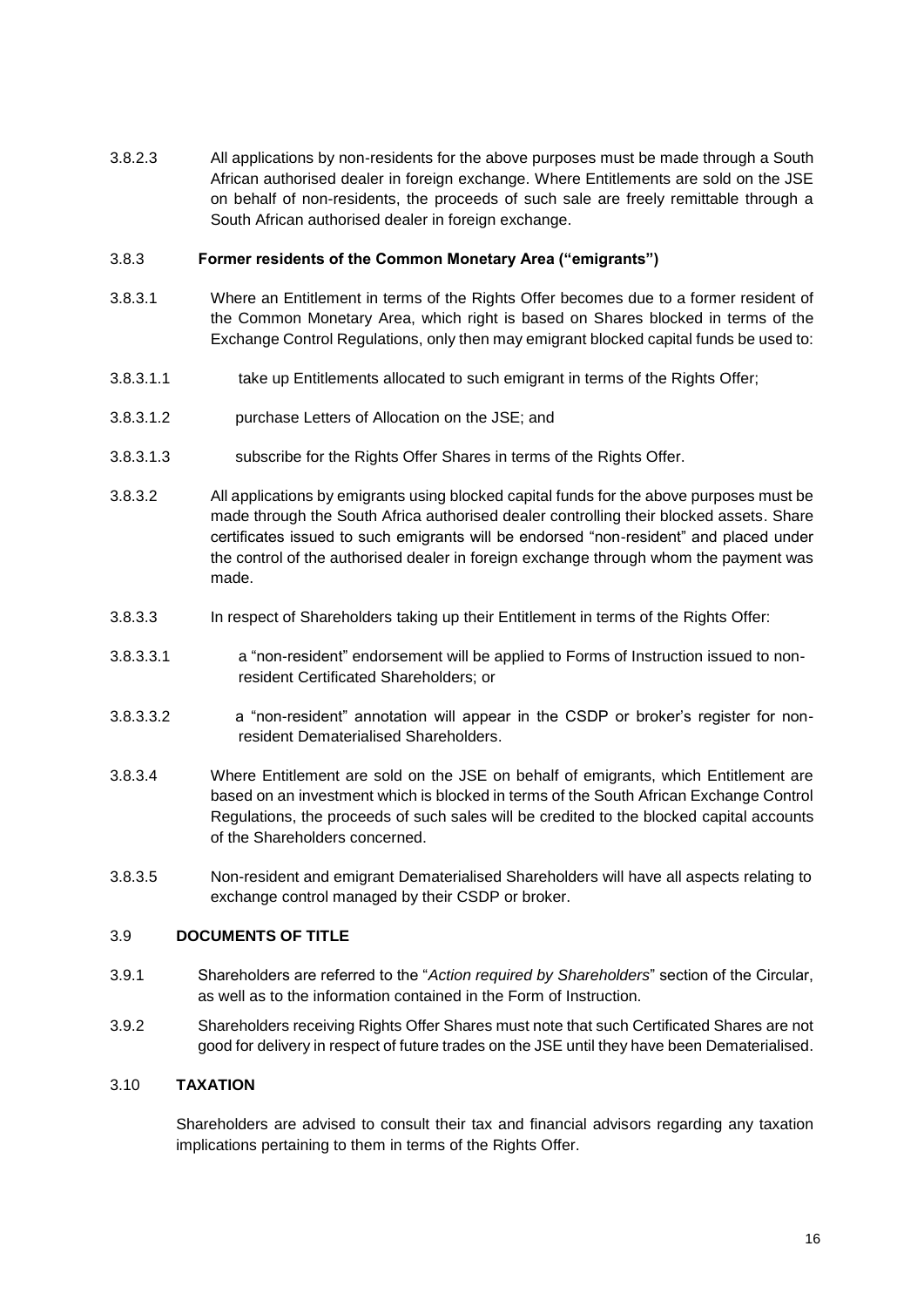# **4. EXPENSES**

4.1 It is estimated that NUT's expenses relating to the Rights Offer will amount to approximately R510 000 (excluding VAT) and include the following:

|                                                              | <b>R'000</b> |
|--------------------------------------------------------------|--------------|
| JSE - Documentation inspection fee                           | 26           |
| JSE - Listing fee                                            | 39           |
| PSG Capital – Transaction Advisor and Designated Advisor fee | 400          |
| <b>Transfer Secretaries</b>                                  | 35           |
| Contingency                                                  | 10           |
| Total                                                        | 510          |

# **5. INFORMATION ON NUT**

# 5.1 **OVERVIEW AND NATURE OF BUSINESS**

5.1.1 NUT operates in a competitive industry with its revenues being well diversified by geography and urban and rural spread. A majority of the Company's brands are well recognized in the mass market segment which caters for the lower LSM 3-6 sector. The Company has exciting growth prospects, including, but not limited to, the growth of its operations from a very low base. The business consists of:

# 5.1.1.1 Nutritional Foods

This segment is a manufacturer and distributor of a large range of fortified staple dry food products and catering ingredients. The basket of products consists of a wide range of breakfast cereals, soups and soya products for the mainstream retail and wholesale trade as well as industrial catering units and other mass feeding schemes.

# 5.2 **PROSPECTS**

The Company remains focused on providing sustainable value to shareholders through the following areas:

• Improving Operations

As a result of the cash raised from the Rights Offer, NUT has the potential to increase its volume and size of orders, negotiate better supplier terms and trade or settlement discounts all in an effort to improve its working capital needs and margins.

BMIH represent a community that consumes some of the products manufactured by the Company and it has committed to procure these products directly from NUT. Furthermore BMIH, through its involvement with the mining sector, will be able to open markets previously closed to the Company. It is envisaged that this will further increasing turnover.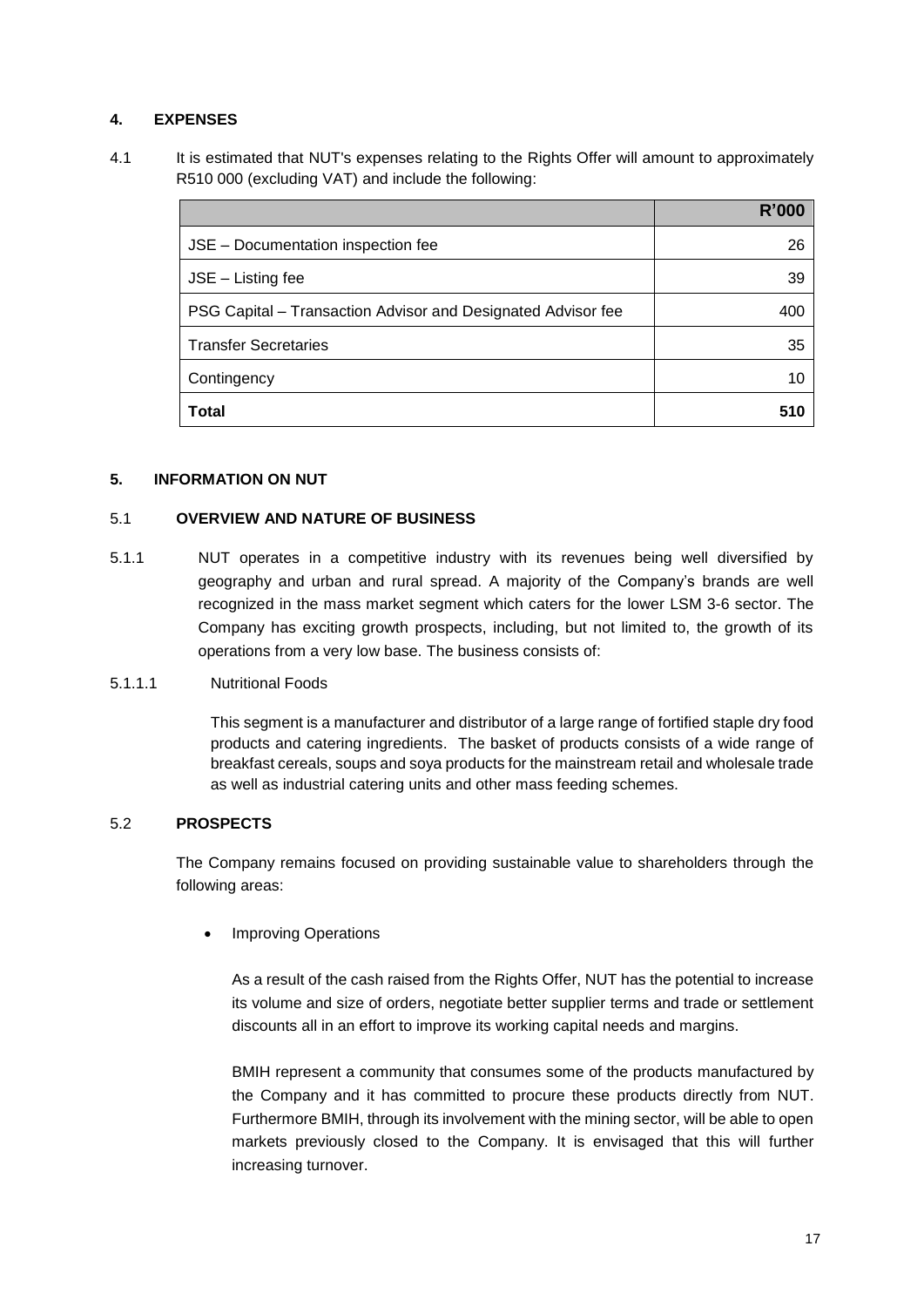• Potential BEE compliance

As a result of the Rights Offer, NUT will be black controlled entity as set out in the Broad-Based Black Economic Empowerment Act, 2013 (Act 46 of 2013). This offers further potential for NUT to pursue tender contracts with customers wishing to engage with a BEE controlled entity.

• Extension of shareholder loans

The extension of shareholders loans, as discussed above, alleviates immediate funding pressure from the Company and allows the board to focus on the operational needs of the business.

# 5.3 **BOARD OF DIRECTORS**

# 5.3.1 **Directors and executive management**

There will be no variation in the Directors and/or the executive management team of NUT as a consequence of this Rights Offer.

# 5.3.2 **Directors' emoluments**

- 5.3.2.1 There will be no variation in the remuneration receivable by any of the Directors as a consequence of the Rights Offer**.**
- 5.3.2.2 All the executive Directors have concluded service agreements with terms and conditions that are standard for such appointments, which service agreements are available for inspection in terms of paragraph [9](#page-21-0) of the Circular.

# 5.3.3 **Directors' interests in securities**

5.3.3.1 At the Last Practicable Date, the following Directors (and their associates), including Directors who have resigned during the last 18 months, held direct and indirect beneficial interests in the Company's issued Share capital as reflected below:

|                    | <b>Direct</b> | <b>Indirect</b> | <b>Total Shares</b> | Percentage |
|--------------------|---------------|-----------------|---------------------|------------|
| <b>GR</b> Wambach  | 1 328 334     |                 | 1 328 334           | 0.04       |
| TV Mokgatlha       |               | 510 000 000     | 510 000 000         | 13.62      |
| <b>RS</b> Etchells | 61 000 000    | 97 221 579      | 158 221 579         | 4.23       |
| <b>AR Pinfold</b>  | 111 845 015   | 341 238 579     | 453 083 594         | 12.11      |
| Total              | 174 173 349   | 948 460 158     | 1 122 633 507       | 30         |

5.3.3.2 There has been no change in the interests of the Directors between the end of the last financial year, being 28 February 2018 and the Last Practicable Date.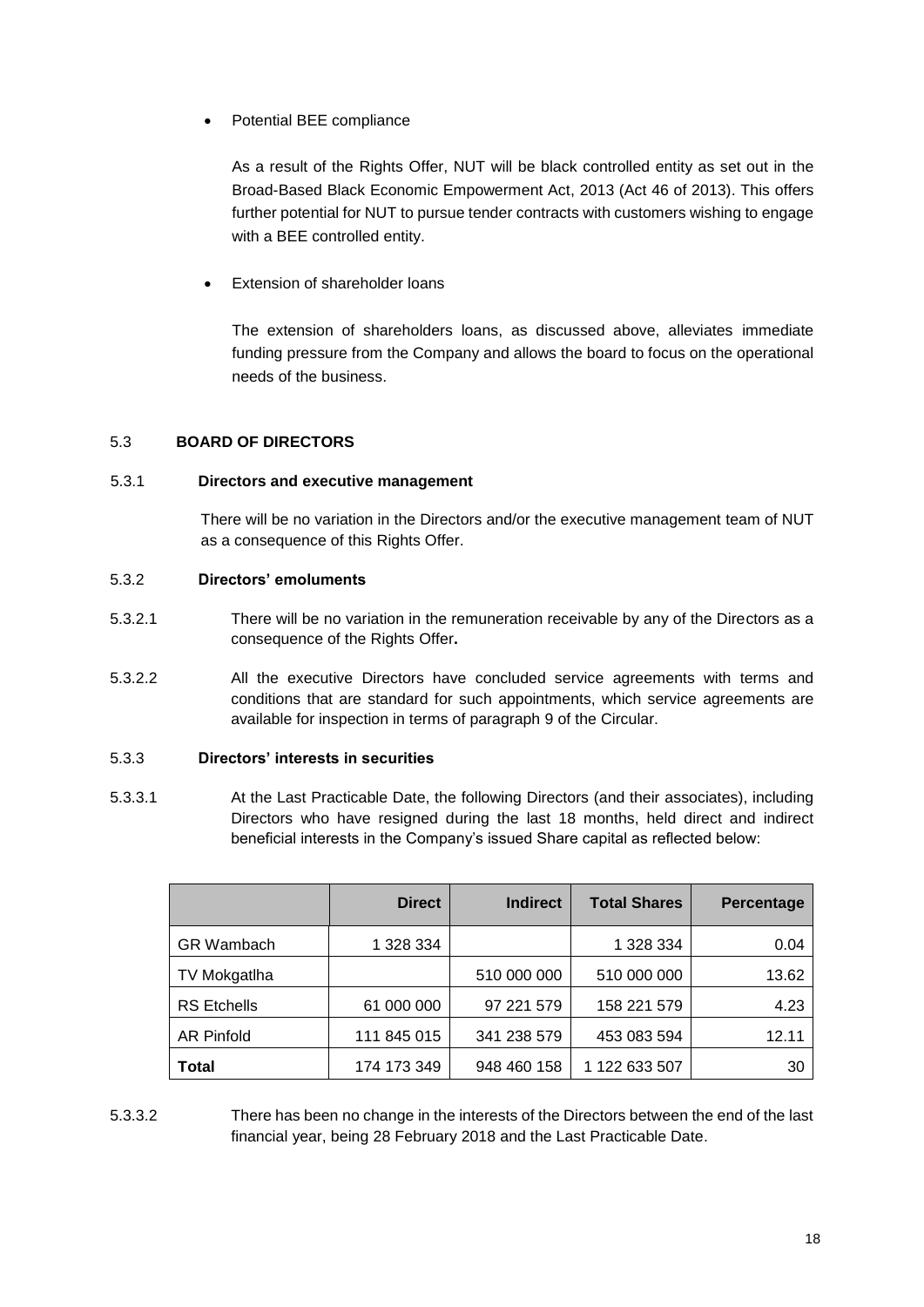5.3.3.3 As a consequence of the Rights Offer, and as announced on SENS on 3 July 2018, Mr TV Mokgatlha has resigned as CEO of the Company, but will remain on the board in a non-executive capacity.

# 5.3.4 **Directors interests in transactions and contracts**

Save as disclosed in the table above, by virtue of each Director's (or their associates) shareholding in NUT, no Director has or had any beneficial interest, directly or indirectly, in any transaction which is, or was, material to the business of NUT and which was effected by the Company during the current financial year or the immediately preceding financial year or in respect of any previous financial year which remains in any respect outstanding or unperformed.

# 5.3.5 **Share Options**

As a consequence of the Rights Offer, an additional 218 976 016 share options will be granted, which will be an increase from 80 000 000 to a total of 298 976 016 pursuant to the provisions of the Company's share option scheme.

# 5.4 **SHARE CAPITAL**

The authorised and issued share capital of NUT, before and after the Rights Offer, is set out below:

|                                                              | R'mi    |
|--------------------------------------------------------------|---------|
| Authorised stated ordinary share capital                     |         |
| 15 000 000 000 ordinary Shares of no par value               |         |
| 100 000 000 redeemable preference shares of R0.0001 each     | 10      |
| Issued stated ordinary share capital before the Rights Offer |         |
| 3743 368 179 ordinary Shares of no par value                 |         |
| (includes 90 000 000 ordinary shares held in treasury)       | 156 827 |
| Total issued stated ordinary capital before the Rights Offer | 156 827 |
|                                                              |         |
| <b>Issued for the Rights Offer at R0.001</b>                 | 10 000  |
| 10 000 000 000 ordinary Shares of no par value               | 10 000  |
| Total issued stated ordinary capital after the Rights Offer  | 166 827 |

# **6. SHARE TRADING HISTORY**

The share trading history of NUT on the JSE up to the Last Practicable Date is set out in **Annexure 2** of this Circular.

# **7. DIRECTORS' RESPONSIBILITY STATEMENT**

The Directors of NUT, whose names appear in the "*Corporate Information and Advisors*" section of this Circular, collectively and individually accept full responsibility for the accuracy of the information contained in this Circular which relates to the Company, and certify that, to the best of their knowledge and belief, there are no other facts the omission of which would make any statement in this Circular false or misleading, and that all reasonable inquiries to ascertain such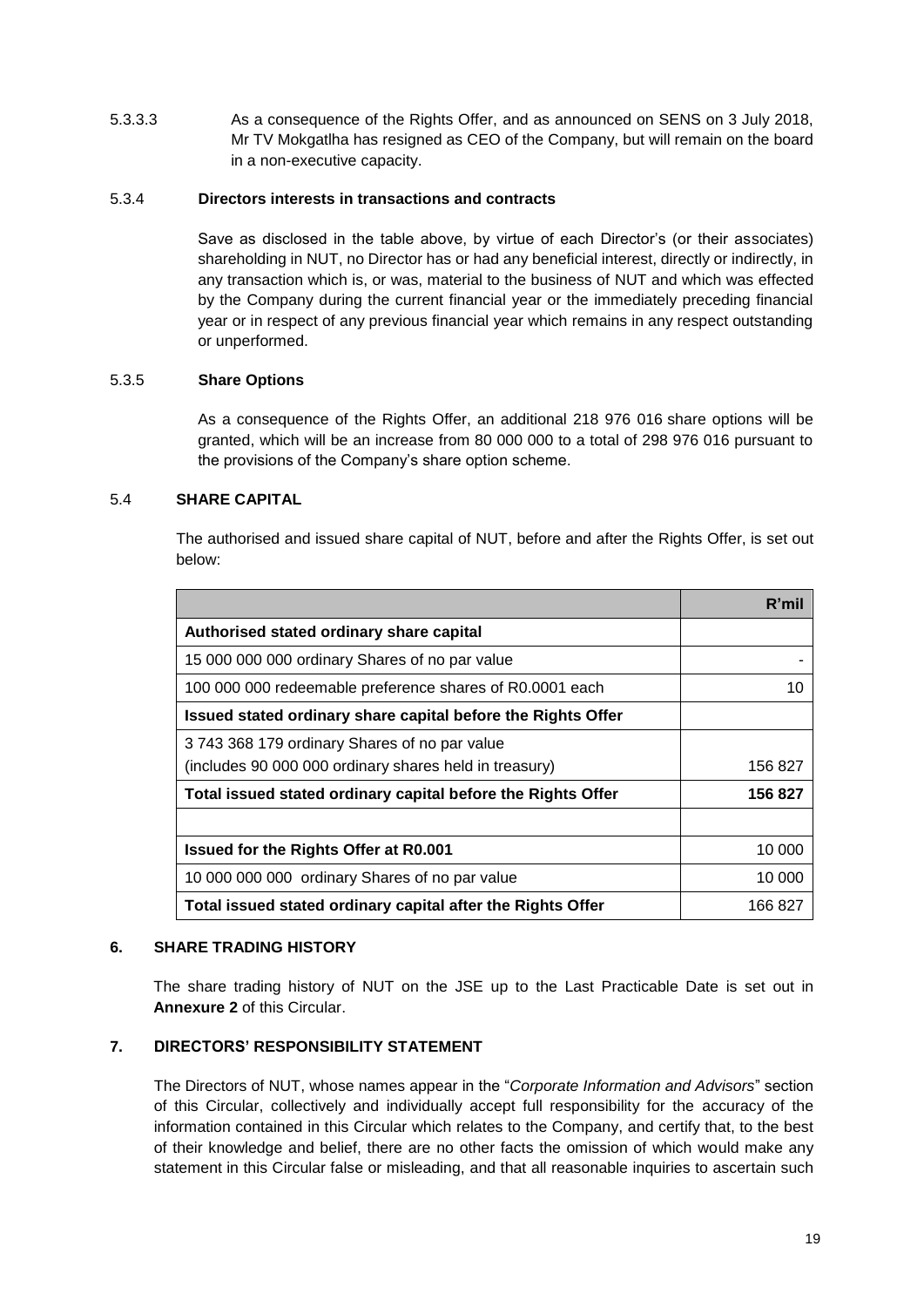facts have been made, and that this Circular contains all information required by law and the Listings Requirements.

# <span id="page-21-1"></span>**8. CONSENTS**

Each of the advisors whose names appear in the "*Corporate Information and Advisors*" section of this Circular have consented and have not, prior to the publication of this Circular, withdrawn their written consents to the inclusion of their names and the capacities in which they act in the form and context in which they appear in this Circular.

# <span id="page-21-0"></span>**9. DOCUMENTS AVAILABLE FOR INSPECTION**

Copies of the following documents will be available for inspection at the registered office of NUT and at the offices of PSG Capital during normal business hours from the date of issue of this Circular up to and including Friday, 7 September 2018:

- 9.1 the memorandum of incorporation of NUT and of its major subsidiaries;
- 9.2 the audited financial statements of NUT for the financial years ended 28 February 2018, 28 February 2017 and 28 February 2016;
- 9.3 service agreements of executive Directors of NUT;
- 9.4 shareholder loan agreements;
- 9.5 signed Subscription Agreement;
- 9.6 written letters of consent referred to in paragraph [8](#page-21-1) of this Circular; and
- 9.7 a signed copy of this Circular.

**SIGNED ON THURSDAY, 16 AUGUST 2018 AT UMHLANGA BY R ETCHELLS FOR AND ON BEHALF OF ALL THE OTHER DIRECTORS OF NUTRITIONAL HOLDINGS LIMITED, IN TERMS OF POWERS OF ATTORNEY GRANTED TO HIM BY SUCH DIRECTORS**

# **BY ORDER OF THE BOARD**

\_\_\_\_\_\_\_\_\_\_\_\_\_\_\_\_\_\_\_\_\_\_\_\_\_\_\_\_\_\_

**R Etchells** Financial Director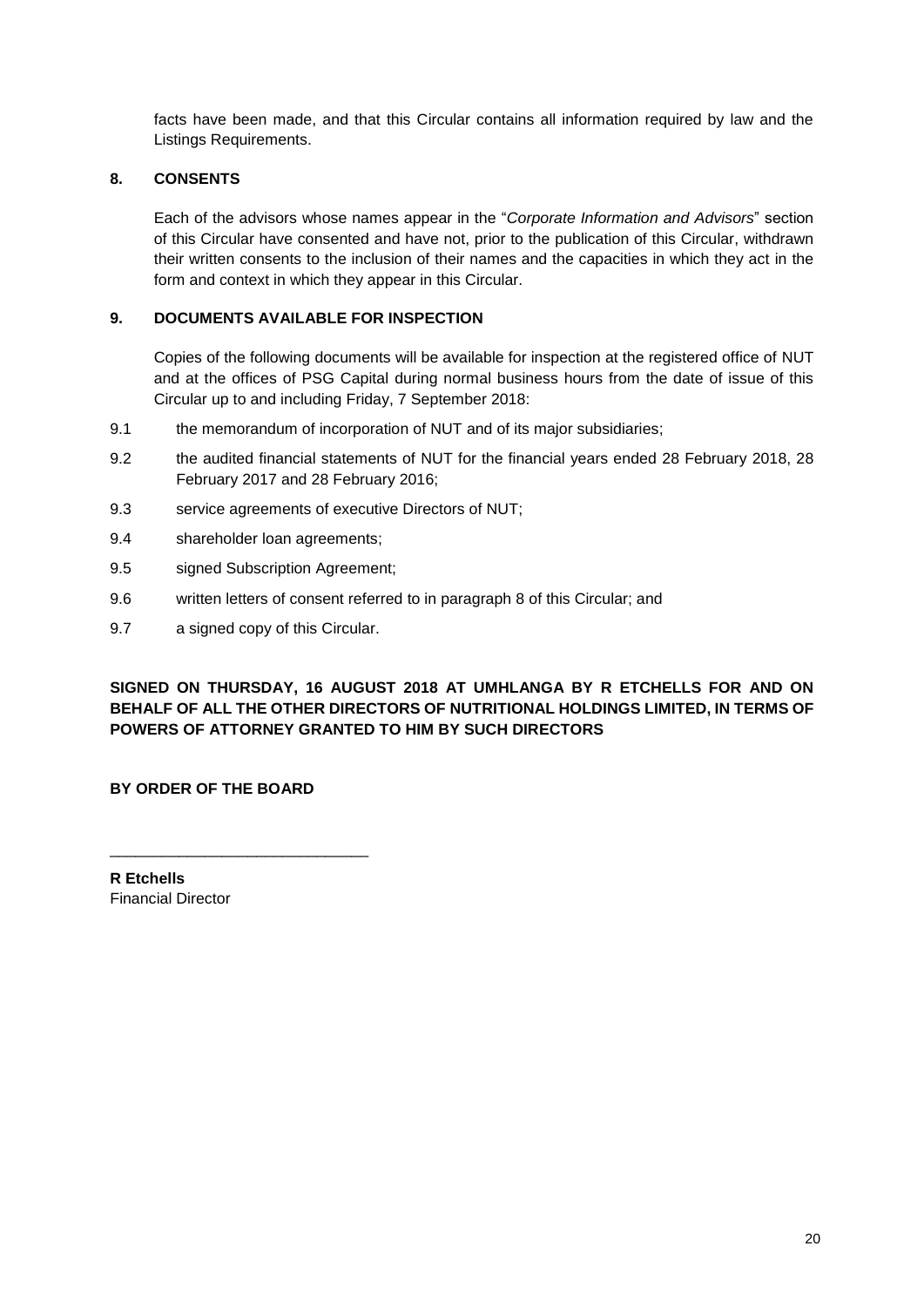# **TABLE OF ENTITLEMENT**

| No. of NUT<br>shares held | <b>Rights Offer</b><br><b>Entitlement</b> | No. of NUT<br>shares held | <b>Rights</b><br>Offer<br>Entitlement | No. of NUT<br>shares held | <b>Rights Offer</b><br>Entitlement |
|---------------------------|-------------------------------------------|---------------------------|---------------------------------------|---------------------------|------------------------------------|
| $\mathbf{1}$              | $\pmb{0}$                                 | 42                        | 110                                   | 83                        | 220                                |
| $\overline{\mathbf{c}}$   | $\mathbf 0$                               | 43                        | 110                                   | 84                        | 230                                |
| 3                         | $\pmb{0}$                                 | 44                        | 120                                   | 85                        | 230                                |
| $\overline{\mathbf{4}}$   | 10                                        | 45                        | 120                                   | 86                        | 230                                |
| 5                         | 10                                        | 46                        | 120                                   | 87                        | 230                                |
| 6                         | 10                                        | 47                        | 120                                   | 88                        | 240                                |
| $\overline{7}$            | 10                                        | 48                        | 130                                   | 89                        | 240                                |
| 8                         | 20                                        | 49                        | 130                                   | 90                        | 240                                |
| 9                         | 20                                        | 50                        | 130                                   | 91                        | 240                                |
| 10                        | 20                                        | 51                        | 140                                   | 92                        | 250                                |
| 11                        | 30                                        | 52                        | 140                                   | 93                        | 250                                |
| 12                        | 30                                        | 53                        | 140                                   | 94                        | 250                                |
| 13                        | 30                                        | 54                        | 140                                   | 95                        | 260                                |
| 14                        | 30                                        | 55                        | 150                                   | 96                        | 260                                |
| 15                        | 40                                        | 56                        | 150                                   | 97                        | 260                                |
| 16                        | 40                                        | 57                        | 150                                   | 98                        | 260                                |
| 17                        | 40                                        | 58                        | 150                                   | 99                        | 270                                |
| 18                        | 40                                        | 59                        | 160                                   | 100                       | 270                                |
| 19                        | 50                                        | 60                        | 160                                   | 125                       | 340                                |
| 20                        | 50                                        | 61                        | 160                                   | 150                       | 410                                |
| 21                        | 50                                        | 62                        | 170                                   | 175                       | 470                                |
| 22                        | 60                                        | 63                        | 170                                   | 200                       | 540                                |
| 23                        | 60                                        | 64                        | 170                                   | 500                       | 1,360                              |
| 24                        | 60                                        | 65                        | 170                                   | 1,000                     | 2,730                              |
| 25                        | 60                                        | 66                        | 180                                   | 5,000                     | 13,680                             |
| 26                        | 70                                        | 67                        | 180                                   | 10,000                    | 27,370                             |
| 27                        | 70                                        | 68                        | 180                                   | 20,000                    | 54,740                             |
| 28                        | 70                                        | 69                        | 180                                   | 50,000                    | 136,860                            |
| 29                        | 70                                        | $70\,$                    | 190                                   | 100,000                   | 273,720                            |
| $30\,$                    | 80                                        | 71                        | 190                                   | 200,000                   | 547,440                            |
| 31                        | 80                                        | $72\,$                    | 190                                   | 300,000                   | 821,160                            |
| 32                        | 80                                        | $73\,$                    | 200                                   | 400,000                   | 1,094,880                          |
| 33                        | 90                                        | 74                        | 200                                   | 500,000                   | 1,368,600                          |
| 34                        | 90                                        | 75                        | 200                                   | 1,000,000                 | 2,737,200                          |
| 35                        | 90                                        | ${\bf 76}$                | 200                                   | 2,000,000                 | 5,474,400                          |
| 36                        | 90                                        | $77\,$                    | 210                                   | 3,000,000                 | 8,211,600                          |
| $37\,$                    | 100                                       | ${\bf 78}$                | 210                                   | 4,000,000                 | 10,948,800                         |
| 38                        | 100                                       | 79                        | 210                                   | 5,000,000                 | 13,686,000                         |
| 39                        | 100                                       | 80                        | 210                                   | 10,000,000                | 27,372,000                         |
| 40<br>41                  | 100<br>110                                | 81<br>82                  | 220<br>224                            | 50,000,000<br>100,000,000 | 136,860,000<br>273,720,010         |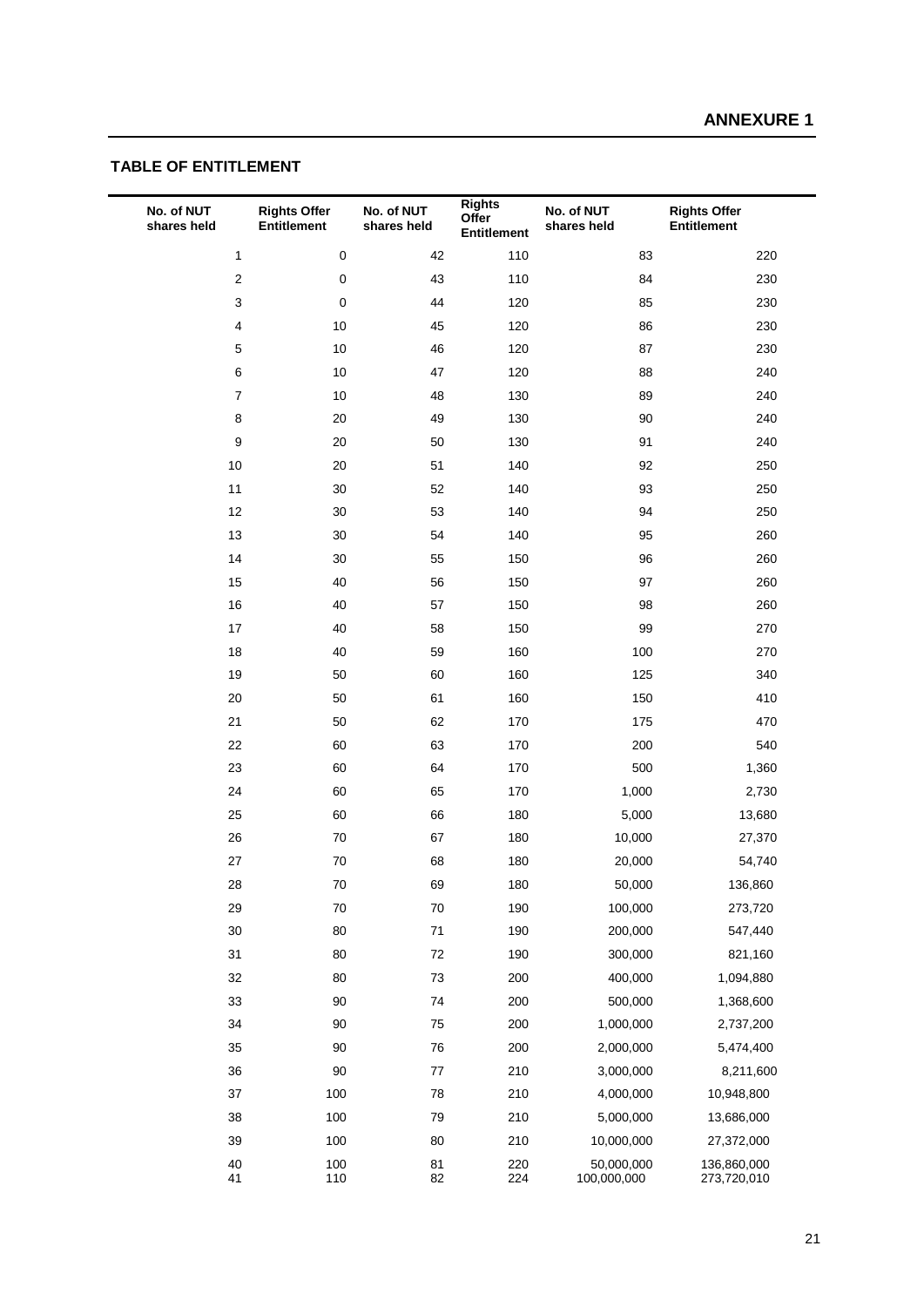# **SHARE TRADING HISTORY OF NUT SHARES**

Set out in the table below are the aggregate volumes and values and the highest and lowest prices traded in NUT's Shares in respect of:

- each day over the 30 trading days preceding the Last Practicable Date; and
- each month over the twelve months prior to the date of issue of this circular.

| <b>Daily</b> | <b>Close</b>   | High           | Low            | Volume         | Value          |
|--------------|----------------|----------------|----------------|----------------|----------------|
|              | (cents)        | (cents)        | (cents)        |                | (Rand)         |
| 2018/08/02   | $\mathbf{1}$   | $\Omega$       | $\Omega$       | $\Omega$       | 0              |
| 2018/08/01   | $\mathbf{1}$   | $\mathbf 0$    | $\mathbf 0$    | $\mathbf 0$    | 0              |
| 2018/07/31   | $\mathbf{1}$   | $\pmb{0}$      | $\mathbf 0$    | $\mathbf 0$    | 0              |
| 2018/07/30   | $\mathbf{1}$   | $\mathbf{1}$   | $\mathbf{1}$   | 2100           | 21             |
| 2018/07/27   | $\mathbf{1}$   | $\mathbf{1}$   | $\mathbf{1}$   | 209000         | 2090           |
| 2018/07/26   | $\mathbf{1}$   | $\mathbf{1}$   | $\overline{1}$ | 472880         | 4728           |
| 2018/07/25   | $\mathbf{1}$   | $\mathbf{1}$   | $\mathbf{1}$   | 120000         | 1200           |
| 2018/07/24   | $\mathbf{1}$   | $\mathbf{1}$   | $\mathbf{1}$   | 30000          | 300            |
| 2018/07/23   | $\mathbf{1}$   | $\mathbf 0$    | $\mathbf 0$    | $\mathbf 0$    | $\mathbf 0$    |
| 2018/07/20   | $\overline{1}$ | $\overline{0}$ | $\overline{0}$ | $\overline{0}$ | $\overline{0}$ |
| 2018/07/19   | $\mathbf{1}$   | $\pmb{0}$      | $\mathbf 0$    | $\mathbf 0$    | $\overline{0}$ |
| 2018/07/18   | $\mathbf{1}$   | $\mathbf{1}$   | $\mathbf{1}$   | 50000          | 500            |
| 2018/07/17   | $\mathbf{1}$   | $\mathbf 0$    | $\mathbf 0$    | $\mathbf 0$    | 0              |
| 2018/07/16   | $\overline{1}$ | $\overline{0}$ | $\mathbf 0$    | $\overline{0}$ | $\overline{0}$ |
| 2018/07/13   | $\mathbf{1}$   | $\mathbf 0$    | $\mathbf 0$    | $\mathbf 0$    | 0              |
| 2018/07/12   | $\mathbf{1}$   | $\mathbf{1}$   | $\mathbf{1}$   | 3101           | 31             |
| 2018/07/11   | $\mathbf{1}$   | $\mathbf{1}$   | $\mathbf{1}$   | 17358272       | 173582         |
| 2018/07/10   | $\mathbf{1}$   | $\mathbf{1}$   | $\mathbf{1}$   | 28800          | 288            |
| 2018/07/09   | $\mathbf{1}$   | $\mathbf{1}$   | $\mathbf{1}$   | 502500         | 5025           |
| 2018/07/06   | $\mathbf{1}$   | $\mathbf{1}$   | $\mathbf{1}$   | 766126         | 7661           |
| 2018/07/05   | $\mathbf{1}$   | $\mathbf{1}$   | $\mathbf{1}$   | 151116         | 1511           |
| 2018/07/04   | $\mathbf{1}$   | $\mathbf{1}$   | $\mathbf{1}$   | 600000         | 6000           |
| 2018/07/03   | $\mathbf{1}$   | $\mathbf 0$    | $\mathbf 0$    | $\mathbf 0$    | $\mathbf 0$    |
| 2018/07/02   | $\mathbf{1}$   | $\mathbf{1}$   | $\mathbf{1}$   | 88732          | 887            |
| 2018/06/29   | $\mathbf{1}$   | $\pmb{0}$      | $\mathbf 0$    | $\mathbf{0}$   | 0              |
| 2018/06/28   | $\mathbf{1}$   | $\mathbf 0$    | $\mathbf 0$    | $\Omega$       | $\overline{0}$ |
| 2018/06/27   | $\mathbf{1}$   | $\mathbf{1}$   | $\mathbf{1}$   | 605700         | 6057           |
| 2018/06/26   | $\overline{1}$ | $\overline{0}$ | $\mathbf 0$    | $\mathbf 0$    | $\overline{0}$ |
| 2018/06/25   | 1              | $\mathbf{1}$   | $\mathbf{1}$   | 480000         | 4800           |